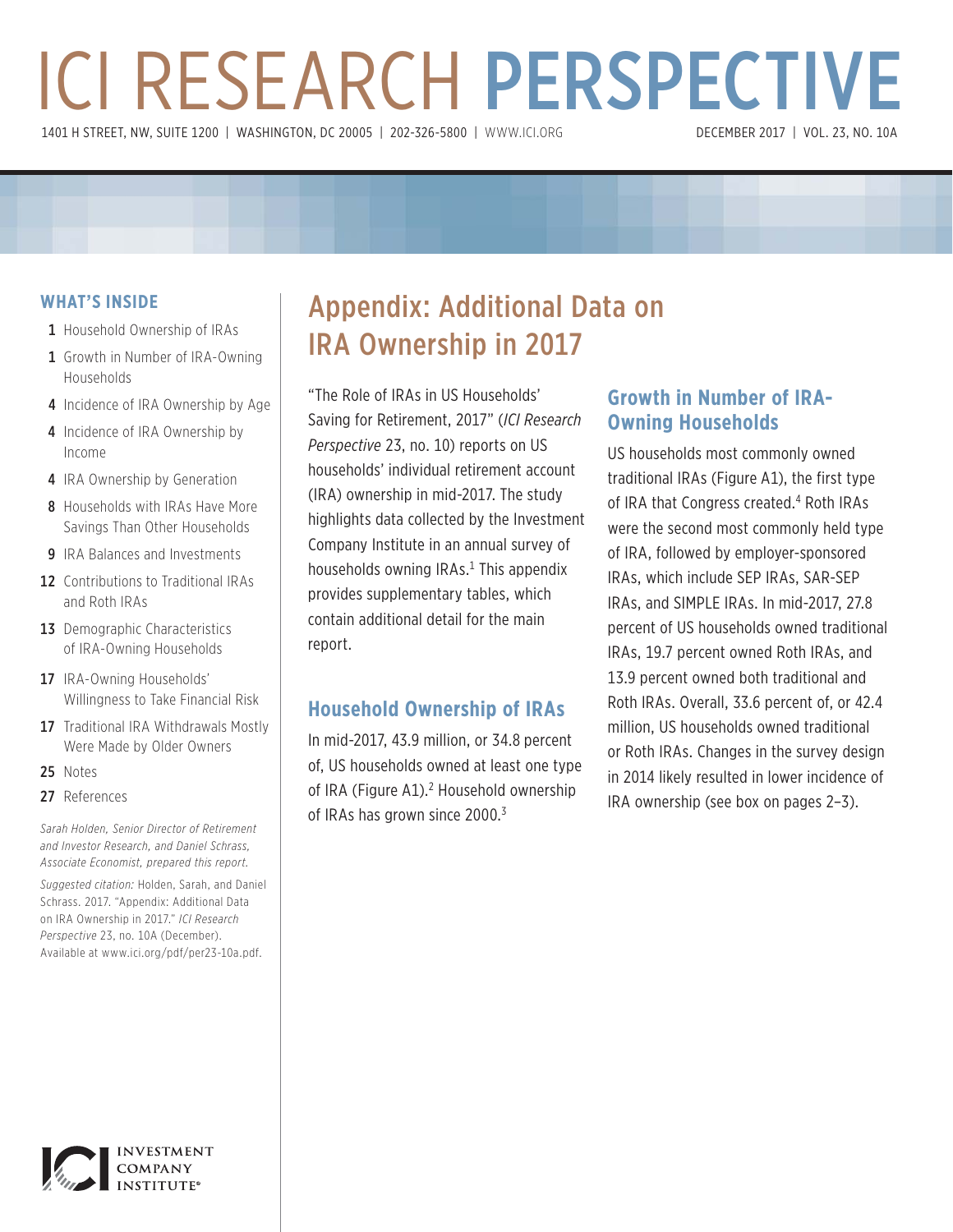### FIGURE A1 **US Households Owning IRAs, 2000–2017**

|       |                       | <b>Number of US households</b><br><b>Millions</b> |                            |                                                    |                       | <b>Share of US households</b><br>Percent |                            |                                                    |                                                                         |
|-------|-----------------------|---------------------------------------------------|----------------------------|----------------------------------------------------|-----------------------|------------------------------------------|----------------------------|----------------------------------------------------|-------------------------------------------------------------------------|
|       | Any type<br>of $IRA1$ | <b>Traditional</b><br><b>IRAS</b>                 | <b>Roth</b><br><b>IRAS</b> | <b>Employer-</b><br>sponsored<br>IRAs <sup>2</sup> | Any type<br>of $IRA1$ | <b>Traditional</b><br><b>IRAs</b>        | <b>Roth</b><br><b>IRAs</b> | <b>Employer-</b><br>sponsored<br>IRAs <sup>2</sup> | <b>Memo: total</b><br>number of<br>US households $3$<br><b>Millions</b> |
| 2000  | 38.0                  | 30.5                                              | 9.8                        | 7.2                                                | 35.7%                 | 28.7%                                    | 9.2%                       | 6.8%                                               | 106.4                                                                   |
| 2001  | 39.2                  | 31.3                                              | 10.6                       | 8.7                                                | 36.2                  | 28.9                                     | 9.8                        | 8.0                                                | 108.2                                                                   |
| 2002  | 38.0                  | 30.8                                              | 11.8                       | 8.4                                                | 34.8                  | 28.2                                     | 10.8                       | 7.7                                                | 109.3                                                                   |
| 2003  | 40.8                  | 32.9                                              | 13.9                       | 8.3                                                | 36.7                  | 29.6                                     | 12.5                       | 7.5                                                | 111.3                                                                   |
| 2004  | 40.9                  | 33.2                                              | 13.0                       | 9.0                                                | 36.5                  | 29.6                                     | 11.6                       | 8.0                                                | 112.0                                                                   |
| 2005  | 43.0                  | 34.0                                              | 14.5                       | 8.4                                                | 37.9                  | 30.0                                     | 12.8                       | 7.4                                                | 113.3                                                                   |
| 2006  | 43.8                  | 36.3                                              | 15.3                       | 8.8                                                | 38.3                  | 31.7                                     | 13.4                       | 7.7                                                | 114.4                                                                   |
| 2007  | 46.2                  | 37.7                                              | 17.3                       | 9.2                                                | 39.8                  | 32.5                                     | 14.9                       | 7.9                                                | 116.0                                                                   |
| 2008  | 47.3                  | 37.5                                              | 18.6                       | 10.0                                               | 40.5                  | 32.1                                     | 15.9                       | 8.6                                                | 116.8                                                                   |
| 2009  | 46.1                  | 36.6                                              | 17.0                       | 9.6                                                | 39.3                  | 31.2                                     | 14.5                       | 8.2                                                | 117.2                                                                   |
| 2010  | 48.6                  | 38.5                                              | 19.5                       | 9.4                                                | 41.4                  | 32.8                                     | 16.6                       | 8.0                                                | 117.5                                                                   |
| 2011  | 46.5                  | 37.4                                              | 18.8                       | 9.0                                                | 38.8                  | 31.2                                     | 15.7                       | 7.5                                                | 119.9                                                                   |
| 2012  | 48.9                  | 39.4                                              | 20.3                       | 9.2                                                | 40.4                  | 32.5                                     | 16.8                       | 7.6                                                | 121.1                                                                   |
| 2013  | 46.1                  | 36.0                                              | 19.1                       | 9.2                                                | 37.6                  | 29.4                                     | 15.6                       | 7.5                                                | 122.5                                                                   |
| 20144 | 41.5                  | 31.1                                              | 19.2                       | 7.4                                                | 33.7                  | 25.3                                     | 15.6                       | 6.0                                                | 123.0                                                                   |
| 20154 | 40.2                  | 30.4                                              | 20.3                       | 6.7                                                | 32.3                  | 24.4                                     | 16.3                       | 5.4                                                | 124.6                                                                   |
| 20164 | 42.5                  | 32.1                                              | 21.9                       | 7.2                                                | 33.8                  | 25.5                                     | 17.4                       | 5.7                                                | 125.8                                                                   |
| 20174 | 43.9                  | 35.1                                              | 24.9                       | 7.6                                                | 34.8                  | 27.8                                     | 19.7                       | 6.0                                                | 126.2                                                                   |

1 IRA ownership excludes ownership of Coverdell Education Savings Accounts, which were named education IRAs prior to July 2001.

2 Employer-sponsored IRAs include SEP IRAs, SAR-SEP IRAs, and SIMPLE IRAs.

<sup>3</sup> The number of households is as of March of the year indicated.

4 Lower incidence in 2014, 2015, 2016, and 2017 likely results in part from a revised sampling methodology. See Holden, Schrass, and Bogdan 2017. Sources: Investment Company Institute Annual Mutual Fund Shareholder Tracking Survey (2000–2017) and US Census Bureau

#### *About the Annual Mutual Fund Shareholder Tracking Survey*

ICI conducts the Annual Mutual Fund Shareholder Tracking Survey each year to gather information on the demographic and financial characteristics of mutual fund–owning households in the United States. The most recent survey was conducted from May to July 2017 and was based on a dual frame telephone sample of 5,000 US households. Of these, 2,500 households were from a landline random digit dial (RDD) frame and 2,500 households were from a cell phone RDD frame. All interviews were conducted over the telephone with the member of the household who was either the sole or the co-decisionmaker most knowledgeable about the household's savings and investments. The standard error for the 2017 sample of households is  $\pm 1.4$  percentage points at the 95 percent confidence level.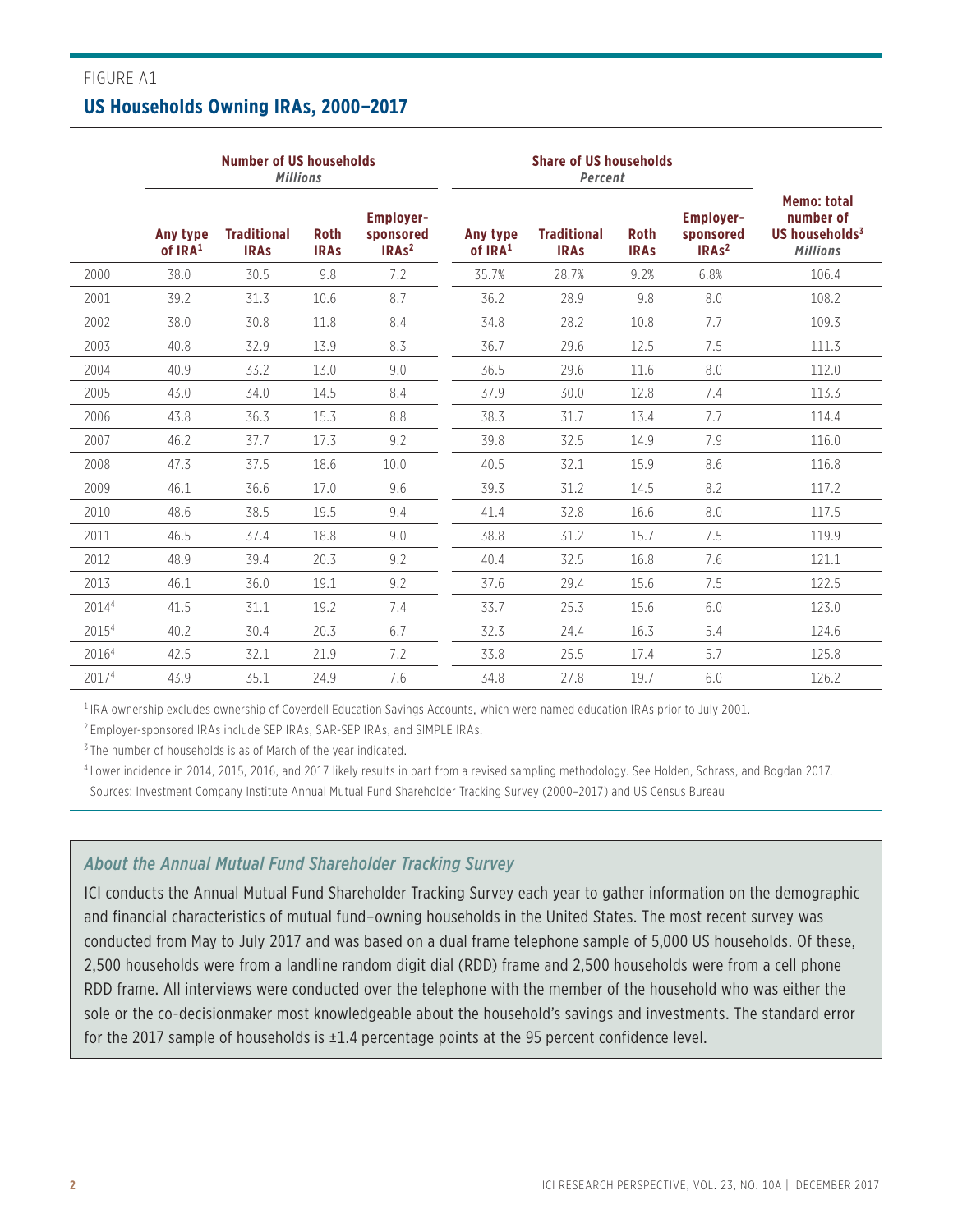### *Revisions to ICI's Annual Mutual Fund Shareholder Tracking Survey*

In the usual course of household survey work, researchers periodically reexamine sampling and weighting methods to ensure that the results published are representative of the underlying population of interest. ICI reexamined its Annual Mutual Fund Shareholder Tracking Survey in 2014, and the figures on incidence of IRA ownership presented in this paper for the 2017 survey reflect the revised sampling and weighting methodology that was adopted in 2014. To achieve a representative sample of US households, in 2014, 2015, 2016, and 2017, the survey has been based on a dual frame sample of landline and cell phone numbers. The combined sample includes about 50 percent of households reached on a landline and about 50 percent of households reached on a cell phone. Before 2014, the Annual Mutual Fund Shareholder Tracking Survey was based on a sample of landline phone numbers only. The change to a combined sample of cell and landline phone numbers improves the representativeness of the sample. For a detailed description of the survey methodology, see "Ownership of Mutual Funds, Shareholder Sentiment, and Use of the Internet, 2017," *ICI Research Perspective* 23, no. 7 (October), available at www.ici.org/pdf/per23-07.pdf.

### *About the IRA Owners Survey*

ICI conducts the IRA Owners Survey each year to gather information on the characteristics and activities of IRA-owning households in the United States. The most recent survey was conducted in June 2017 using the KnowledgePanel®, a probability-based online panel designed to be representative of the US population. The KnowledgePanel® was designed and administered by GfK, an online consumer research company. The 2017 sample of IRA owners included 3,205 representative US households owning traditional IRAs or Roth IRAs. All surveys were conducted online with the member of the household aged 18 or older who was the sole or co-decisionmaker most knowledgeable about the household's savings and investments. The standard error for the total sample is  $\pm 1.7$  percentage points at the 95 percent confidence level. In 2016 and 2017, households owning traditional or Roth IRAs were surveyed, and thus households only owning employer-sponsored IRAs (SEP IRAs, SAR-SEP IRAs, and SIMPLE IRAs) or Coverdell Education Savings Accounts (formerly called education IRAs) are not included.

### *Revisions to ICI's IRA Owners Survey*

Starting in 2016, the ICI IRA Owners Survey was changed from a dual frame RDD telephone survey to a selfadministered online survey on the KnowledgePanel®. The KnowledgePanel® includes more than 50,000 individuals from randomly sampled households. Initially, participants are chosen scientifically by a random selection of telephone numbers and residential addresses. Persons in selected households are then invited by telephone or by mail to participate in the web-enabled KnowledgePanel®. For those who agree to participate, but do not already have internet access, GfK provides a laptop and ISP connection at no cost. People who already have computers and internet service are permitted to participate using their own equipment. Panelists then receive unique log-in information for accessing surveys online, and are sent emails throughout each month inviting them to participate in research.

In addition to the change in the survey mode for the ICI IRA Owners Survey in 2016, the questionnaire also was revised to only collect demographic and financial characteristics of households owning traditional IRAs or Roth IRAs. In previous years, the survey collected information on households owning employer-sponsored IRAs (SEP IRAs, SAR-SEP IRAs, and SIMPLE IRAs). These survey changes were implemented in 2016 to reduce the cost of data collection, improve the representativeness of the sample, and to reduce the burden on survey respondents.

Because the methodology for the IRA Owners Survey was changed to an online survey in 2016, it was necessary to adjust the weighting methodology for the survey. For the 2016 and 2017 data, the weighting included the standard raking to control totals based on census region, householder age, household income, and educational attainment of US households owning traditional or Roth IRAs.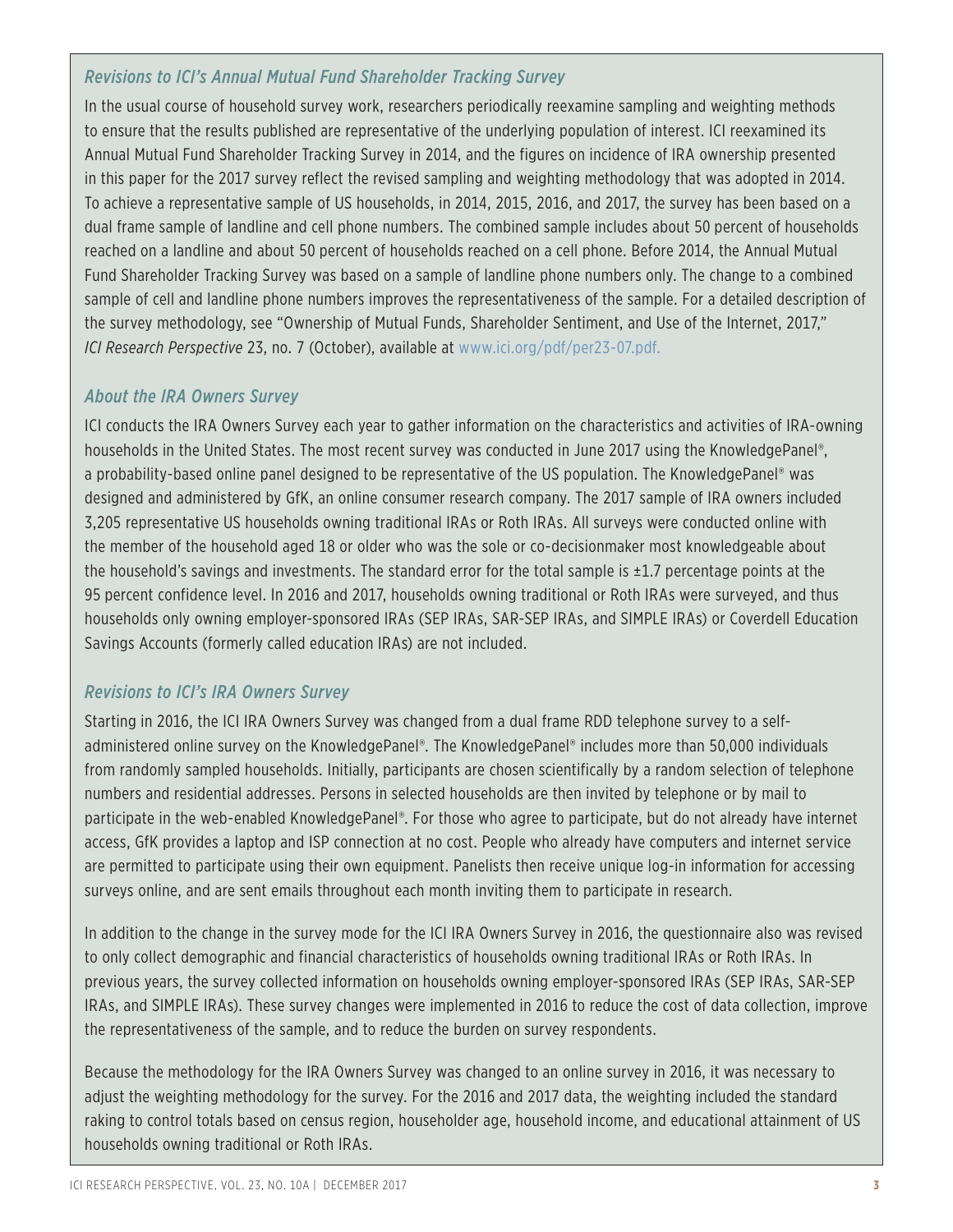### **Incidence of IRA Ownership by Age**

Households headed by older individuals were more likely to own traditional IRAs. In mid-2017, 32 percent of households headed by individuals aged 55 or older owned traditional IRAs, compared with 19 percent of households headed by individuals younger than 35 (Figure A2).<sup>5</sup> Though 32 percent of households headed by individuals aged 65 or older had traditional IRAs, only 13 percent of such older households indicated Roth IRA ownership. Roth IRAs were rarely held by older households, but about 24 percent of households aged 35 to 64 had Roth IRAs.

### **Incidence of IRA Ownership by Income**

Household ownership of all types of IRAs also tends to increase with household income (Figure A3). In mid-2017, 39 percent of households with incomes of \$50,000 or more owned traditional IRAs, compared with 13 percent

of households with incomes of less than \$50,000. Thirty percent of households with incomes of \$50,000 or more owned Roth IRAs, compared with 6 percent of households with incomes of less than \$50,000. Nine percent of households with incomes of \$50,000 or more owned employer-sponsored IRAs, whereas only 3 percent of households with incomes of less than \$50,000 owned employer-sponsored IRAs.

### **IRA Ownership by Generation**

IRA ownership occurs across all generations, but the incidence of IRA ownership was greatest among households headed by members of the Baby Boom Generation. In mid-2017, 39 percent of households headed by Baby Boomers owned IRAs (Figure A4). As a result, 39 percent of IRAowning households were headed by individuals who were members of the Baby Boom Generation (Figure A5).

#### FIGURE A2

### **US Households Owning Traditional, Roth, and Employer-Sponsored IRAs by Age**

*Percentage of US households within each age group,1 2017*



 $<sup>1</sup>$  Age is based on the age of the sole or co-decisionmaker for household saving and investing.</sup>

2 Employer-sponsored IRAs include SEP IRAs, SAR-SEP IRAs, and SIMPLE IRAs.

Source: Investment Company Institute Annual Mutual Fund Shareholder Tracking Survey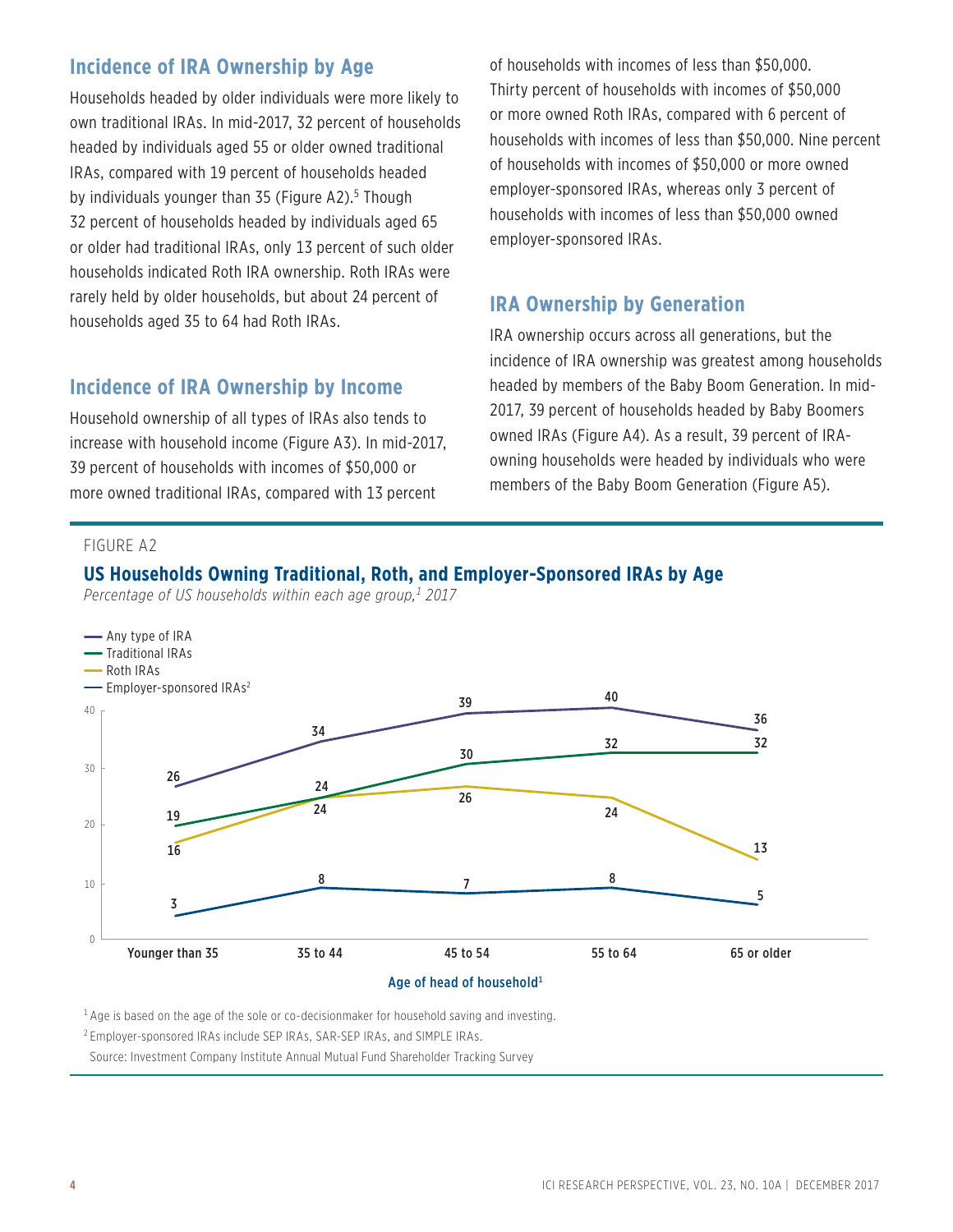# **US Households Owning Traditional, Roth, and Employer-Sponsored IRAs by Household Income**

*Percentage of US households within each income group,1 2017*

#### Traditional IRAs



1 Total reported is household income before taxes in 2016.

<sup>2</sup> Employer-sponsored IRAs include SEP IRAs, SAR-SEP IRAs, and SIMPLE IRAs. Note: For incidence of any IRA ownership by household income, see Figure 5 in the main report. Source: Investment Company Institute Annual Mutual Fund Shareholder Tracking Survey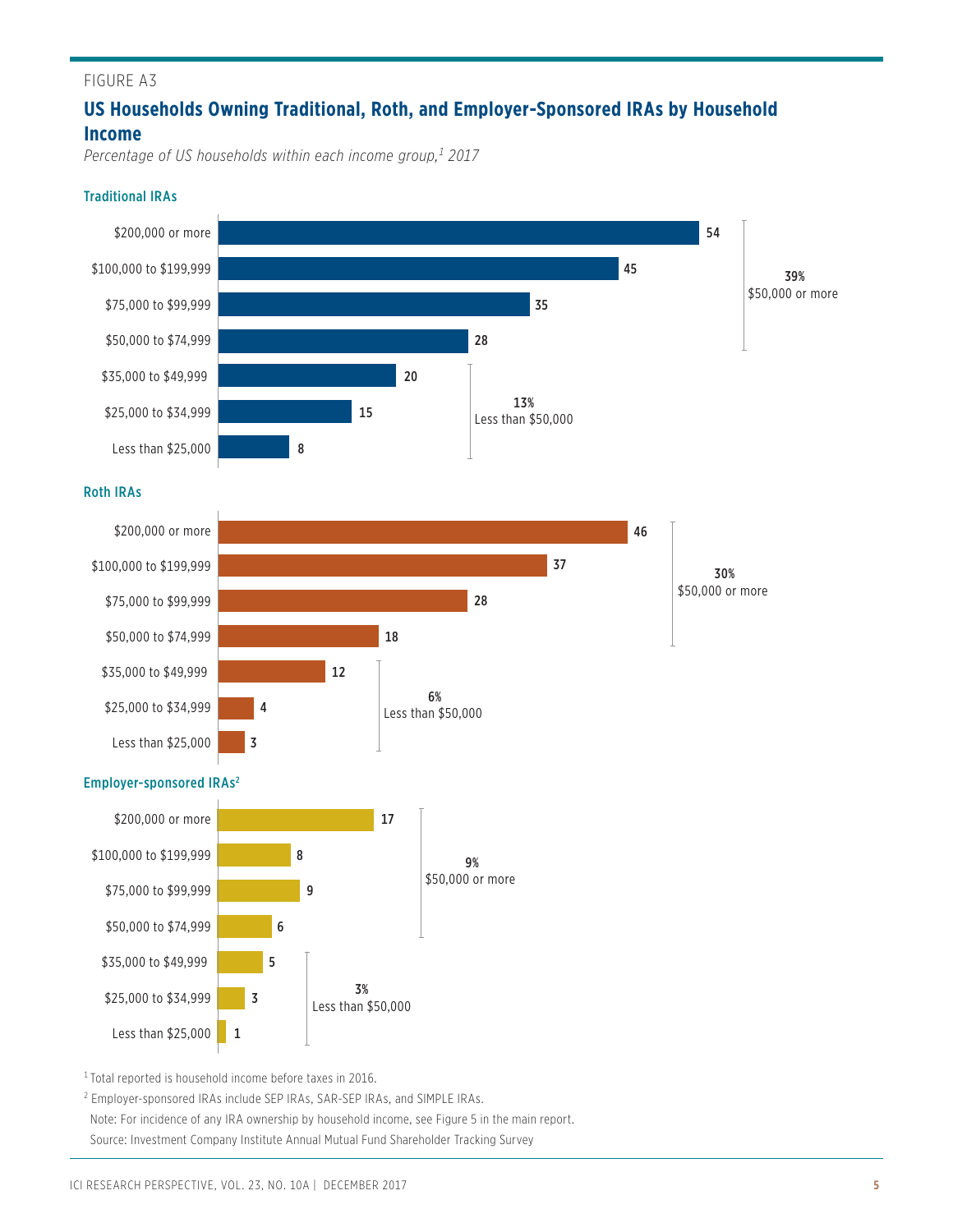### **Incidence of IRA Ownership Is Greatest Among the Baby Boom Generation**

Percentage of US households within each generation group that own IRAs,<sup>1, 2</sup> 2017



 $^3$  Survey participants must be 18 or older and be the most knowledgeable about the household's savings and investments; so although people born between 1981 and 2004 are members of the Millennial Generation, only those born between 1981 and 1999 are included in this survey.

Source: Investment Company Institute Annual Mutual Fund Shareholder Tracking Survey

#### FIGURE A5

### **Baby Boomers Make Up Nearly 40 Percent of All IRA-Owning Households**

*Percent distribution of households owning IRAs1 and all US households by generation,2 2017*



1 IRAs include traditional IRAs, Roth IRAs, and employer-sponsored IRAs (SEP IRAs, SAR-SEP IRAs, and SIMPLE IRAs).

2 Generation is based on the age of the sole or co-decisionmaker for household saving and investing.

 $^3$  Survey participants must be 18 or older and be the most knowledgeable about the household's savings and investments; so although people born between 1981 and 2004 are members of the Millennial Generation, only those born between 1981 and 1999 are included in this survey.

Sources: Investment Company Institute Annual Mutual Fund Shareholder Tracking Survey and US Census Bureau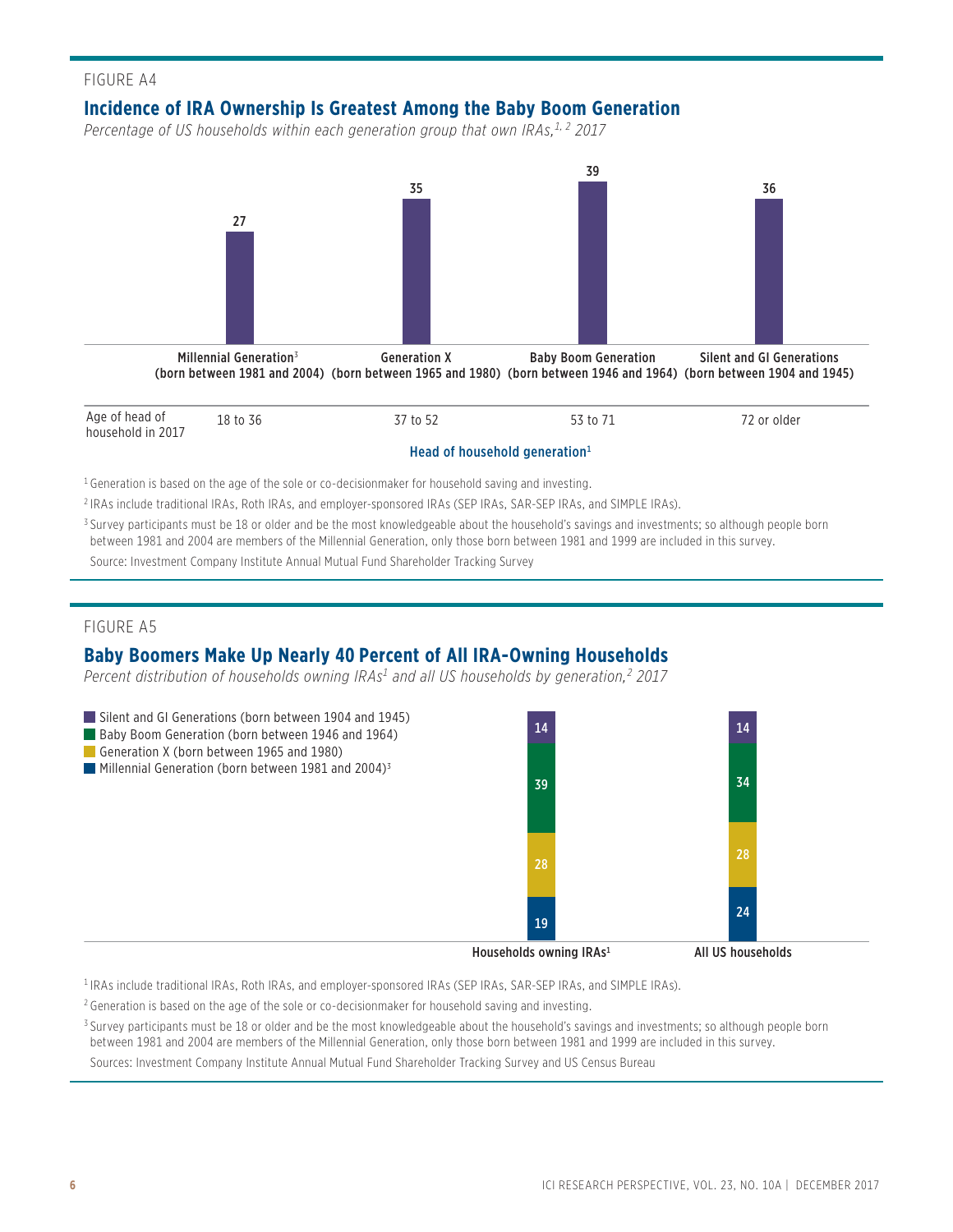In mid-2017, 33 percent of households headed by members of the Baby Boom Generation owned traditional IRAs; 21 percent owned Roth IRAs; and 7 percent owned employer-sponsored IRAs (Figure A6). In mid-2017,

households headed by Baby Boomers held a significant portion of total IRA assets. Fifty-six percent of all IRA assets were held by households headed by members of this generation.6

#### FIGURE A6

### **US Households Owning Traditional, Roth, and Employer-Sponsored IRAs by Generation**

*Percentage of US households within each generation group,1 2017*



 $^1$ Generation is based on the age of the sole or co-decisionmaker for household saving and investing.

2 Employer-sponsored IRAs include SEP IRAs, SAR-SEP IRAs, and SIMPLE IRAs.

 $^3$  Survey participants must be 18 or older and be the most knowledgeable about the household's savings and investments; so although people born between 1981 and 2004 are members of the Millennial Generation, only those born between 1981 and 1999 are included in this survey. Source: Investment Company Institute Annual Mutual Fund Shareholder Tracking Survey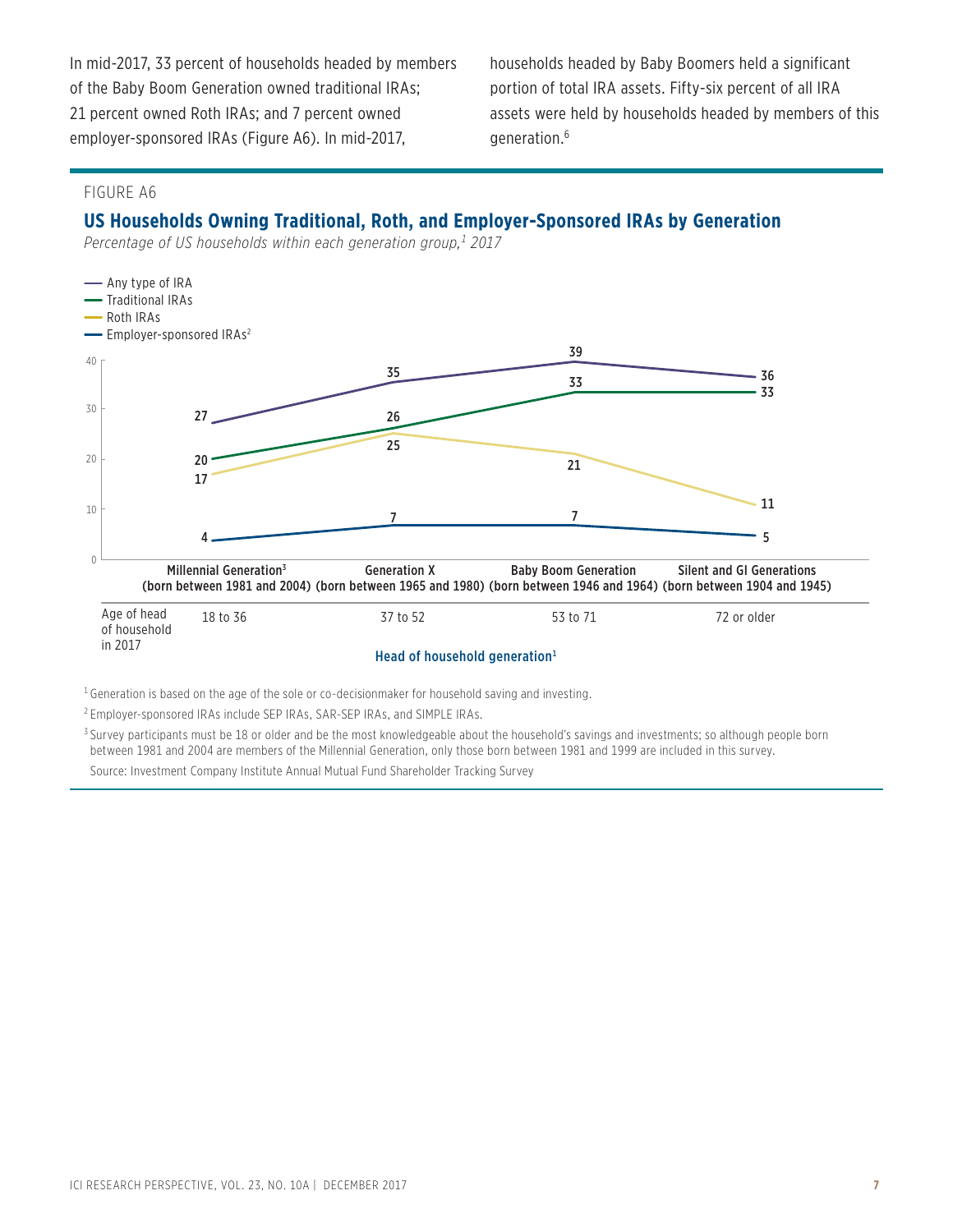# **Households with IRAs Have More Savings Than Other Households**

Both IRAs and employer-sponsored retirement plans provide workers the opportunity to set aside assets for retirement on a tax-advantaged basis. Households with these formal retirement savings arrangements generally have accumulated greater household financial assets compared with households without these arrangements (Figure A7).

#### FIGURE A7

### **Households with Formal Retirement Savings Have Greater Total Financial Assets**

*Median total household financial assets by age of head of household and formal retirement savings coverage, 2017*



\* Age is based on the age of the sole or co-decisionmaker for household saving and investing.

Note: Formal retirement savings include IRAs, employer-sponsored retirement plans (DB or DC plans), or both.

Source: Investment Company Institute Annual Mutual Fund Shareholder Tracking Survey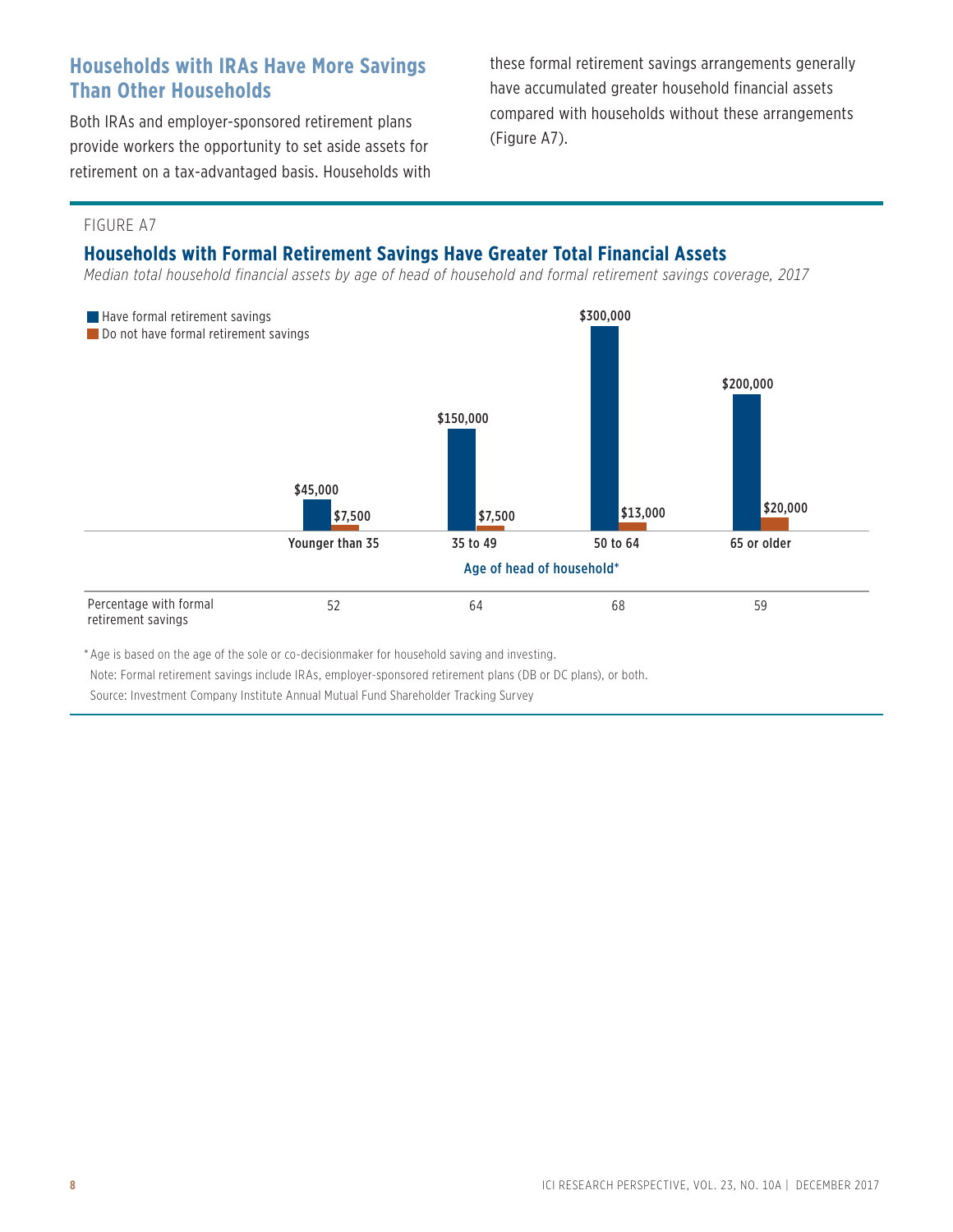# **IRA Balances and Investments**

Median household financial assets in traditional or Roth IRAs were \$62,500 in mid-2017 (Figure A8). Household financial assets in traditional IRAs tended to be greater than assets in Roth IRAs. Traditional IRAs have been available longer than the other types of IRAs, and many households' traditional IRAs contain employer-sponsored retirement plan rollovers.<sup>7</sup> Roth IRAs have been available since 1998 and have had only very limited opportunity to receive rollovers from employer-sponsored retirement plans.8

#### FIGURE A8

### **Household Financial Assets in IRAs by Type of IRA**

*Percentage of households with IRA assets in specified ranges, 2017*

|                              |                                                                        | <b>Type of IRA owned</b>          |                            |
|------------------------------|------------------------------------------------------------------------|-----------------------------------|----------------------------|
|                              | <b>Total household financial assets</b><br>in traditional or Roth IRAs | <b>Traditional</b><br><b>IRAS</b> | <b>Roth</b><br><b>IRAS</b> |
| <b>Assets in type of IRA</b> |                                                                        |                                   |                            |
| Less than \$10,000           | 15                                                                     | 16                                | 26                         |
| \$10,000 to \$24,999         | 14                                                                     | 15                                | 19                         |
| \$25,000 to \$49,999         | 13                                                                     | 13                                | 19                         |
| \$50,000 to \$99,999         | 16                                                                     | 18                                | 18                         |
| \$100,000 to \$249,999       | 19                                                                     | 18                                | 14                         |
| \$250,000 or more            | 23                                                                     | 20                                | 4                          |
| Mean                         | \$177,600                                                              | \$160,600                         | \$63,800                   |
| Median                       | \$62,500                                                               | \$60,000                          | \$30,000                   |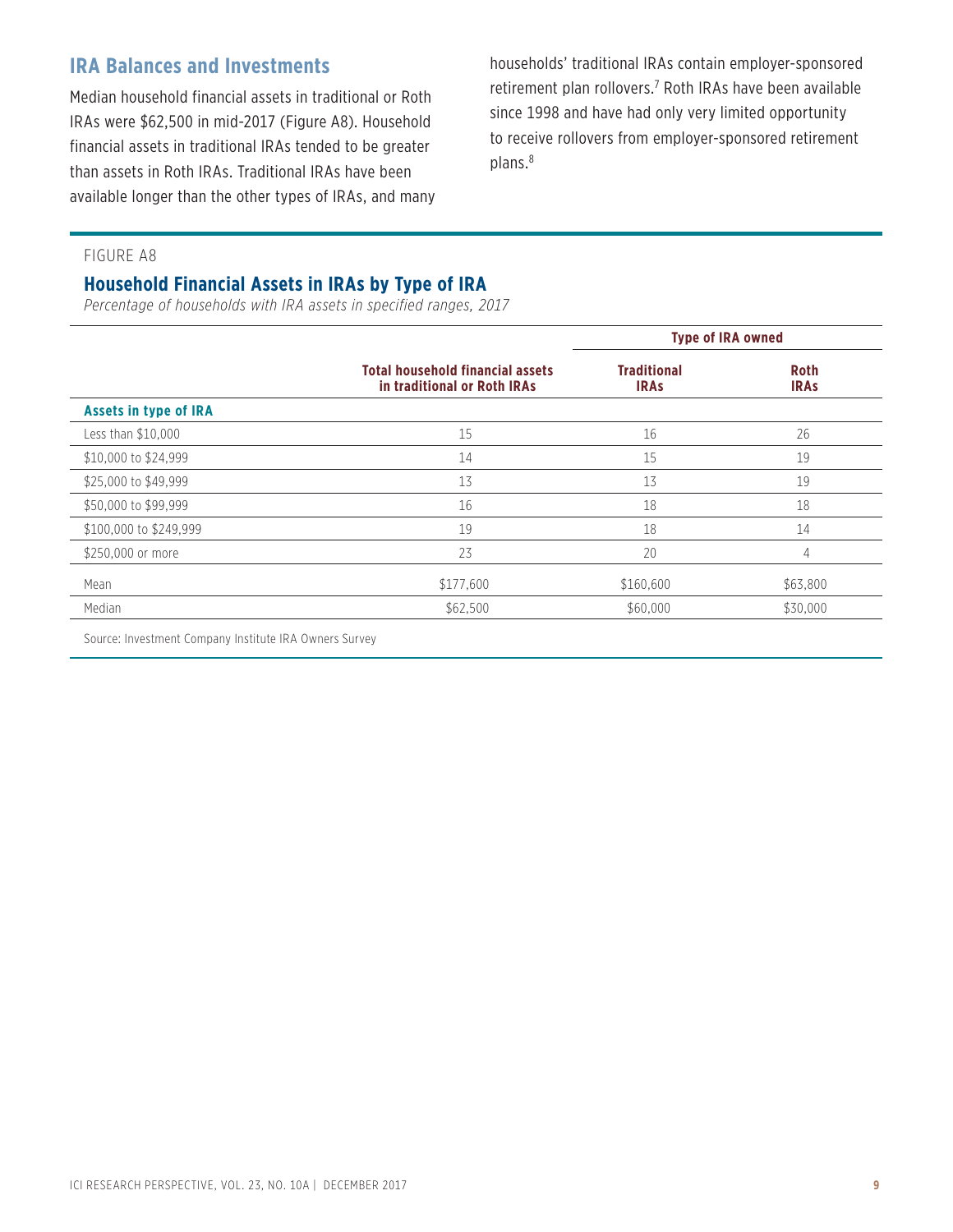In mid-2017, the median amount in Roth IRAs was \$30,000, and the median amount in traditional IRAs was \$60,000 (Figure A8). IRAs help individuals and families accumulate savings over time. This is particularly evident when traditional IRA holdings are grouped by length of household ownership. For example, households owning traditional

IRAs for fewer than 10 years had median traditional IRA holdings of \$42,500, while households owning traditional IRAs for 20 years or more had median traditional IRA holdings of \$100,000 (Figure A9). Mean traditional IRA holdings, though higher than the median values, exhibited a similar pattern.

FIGURE A9

### **Household Assets in Traditional IRAs by Length of Ownership, 2017**

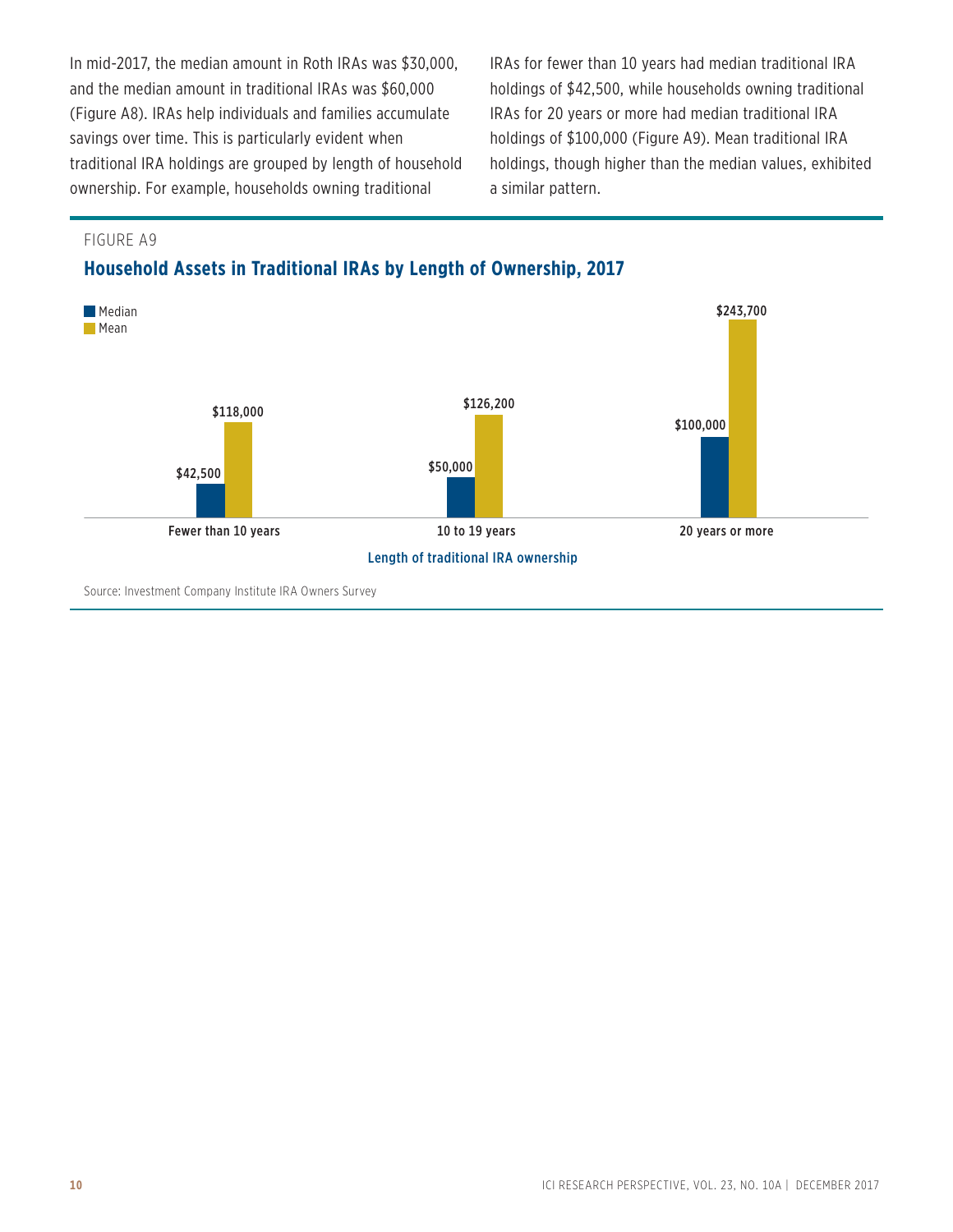Mutual funds were the most common investment in traditional or Roth IRAs (Figure A10).<sup>9</sup> In mid-2017, 75 percent of households owning traditional or Roth IRAs had IRA assets invested in mutual funds, usually equity funds. Forty-seven percent held individual equities in their traditional or Roth IRAs. Thirty percent of households owning traditional or Roth IRAs held annuities, and 20 percent held bank deposits. On average, households with traditional or Roth IRAs held three types of investments in those IRAs.

#### FIGURE A10

#### **Types of Investments Held in IRAs**

*Percentage of households with type of IRA indicated, 2017*

|                                                                                     |                                           | <b>Type of IRA owned</b>          |                            |  |
|-------------------------------------------------------------------------------------|-------------------------------------------|-----------------------------------|----------------------------|--|
| <b>IRA investments</b>                                                              | <b>Traditional or</b><br><b>Roth IRAs</b> | <b>Traditional</b><br><b>IRAs</b> | <b>Roth</b><br><b>IRAs</b> |  |
| Mutual funds (total)                                                                | 75                                        | 73                                | 71                         |  |
| Equity funds                                                                        | 52                                        | 50                                | 49                         |  |
| Bond funds                                                                          | 27                                        | 26                                | 24                         |  |
| Balanced funds                                                                      | 40                                        | 39                                | 37                         |  |
| Money market funds                                                                  | 28                                        | 29                                | 22                         |  |
| Individual equities                                                                 | 47                                        | 45                                | 40                         |  |
| Annuities (total)                                                                   | 30                                        | 29                                | 20                         |  |
| Fixed annuities                                                                     | 21                                        | 20                                | 13                         |  |
| Variable annuities                                                                  | 19                                        | 18                                | 14                         |  |
| Bank savings accounts, money market deposit accounts, or<br>certificates of deposit | 20                                        | 20                                | 12                         |  |
| Individual bonds (not including US savings bonds)                                   | 22                                        | 21                                | 15                         |  |
| US savings bonds                                                                    | 13                                        | 12                                | 9                          |  |
| <b>ETFs</b>                                                                         | 22                                        | 20                                | 23                         |  |
| Other                                                                               | 3                                         | 3                                 | $\mathbf 1$                |  |
| Mean number of investment types held in IRA                                         | 3 types                                   | 3 types                           | 3 types                    |  |

Note: Multiple responses are included.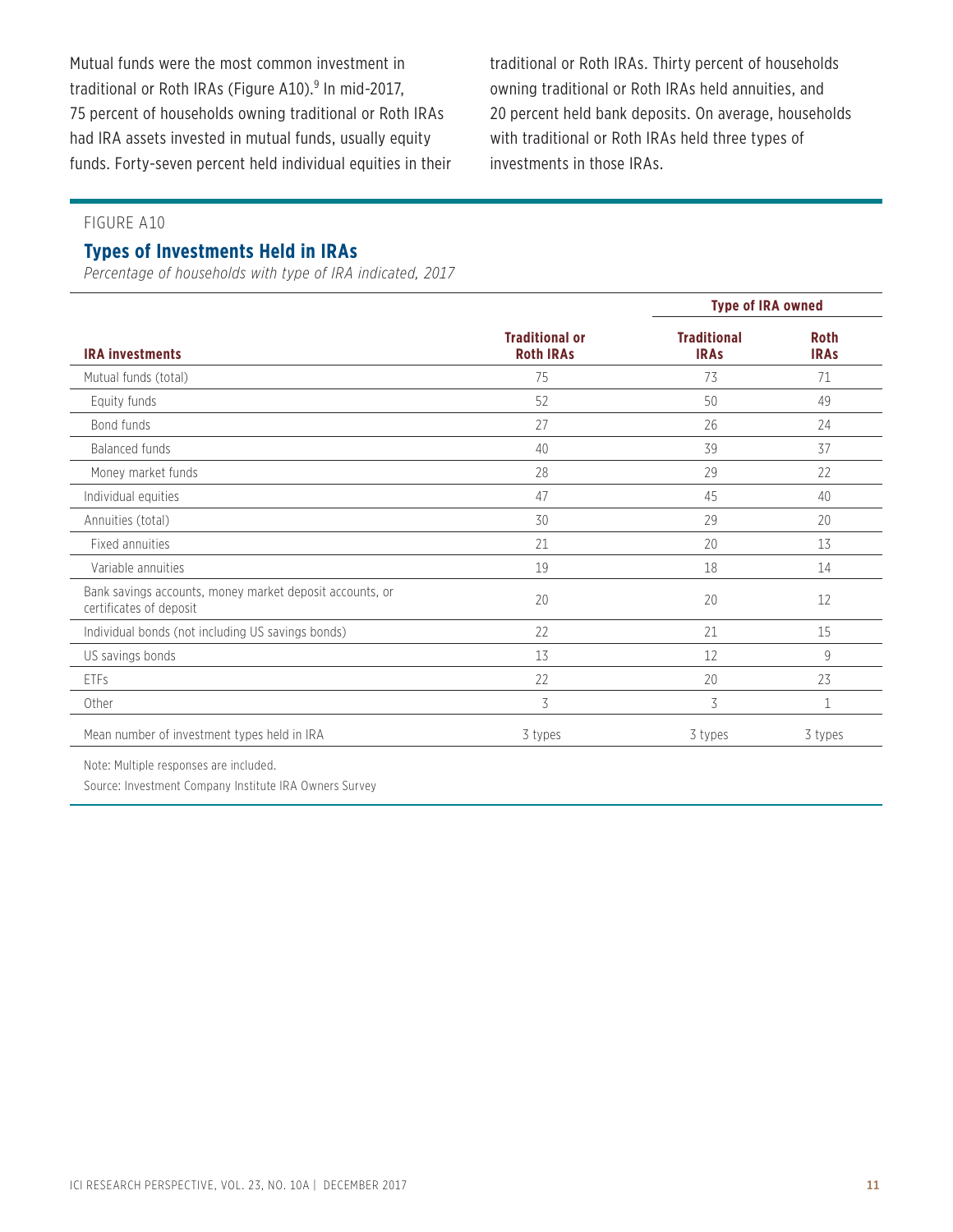# **Contributions to Traditional IRAs and Roth IRAs**

Twenty-five percent of traditional IRA–owning households an estimated 8.8 million—contributed to their traditional IRAs in tax year 2016, with a median contribution of \$4,000 per household (Figure A11). Those who contributed to their traditional IRAs typically were younger and had higher household incomes than noncontributors. Thirtynine percent of households owning Roth IRAs—an estimated 9.7 million—contributed to their Roth IRAs in tax year 2016, with a median contribution of \$4,700 per household. Since

tax year 2002, individuals aged 50 or older are eligible to make catch-up contributions to their IRAs.<sup>10</sup> Twentyeight percent of traditional IRA–owning households with individuals aged 50 to 70 in mid-2017 contributed to their traditional IRAs in tax year 2016; half of these contributing households made catchup contributions (Figure A12). Thirty-nine percent of Roth IRA–owning households with individuals aged 50 or older in mid-2017 contributed to their Roth IRAs in tax year 2016; 51 percent of these contributing households made catch-up contributions.

#### FIGURE A11

### **Characteristics of Households Owning Traditional IRAs or Roth IRAs in 2017 by Contribution Status in Tax Year 2016**

|                                                                          | <b>Traditional IRA-owning households</b>                        |                                                                 | <b>Roth IRA-owning households</b>                               |                                                          |  |
|--------------------------------------------------------------------------|-----------------------------------------------------------------|-----------------------------------------------------------------|-----------------------------------------------------------------|----------------------------------------------------------|--|
|                                                                          | <b>Contributed</b><br>to traditional IRA<br>in tax year $20161$ | Did not contribute<br>to traditional IRA<br>in tax year $20162$ | <b>Contributed to</b><br><b>Roth IRA in</b><br>tax year $20163$ | Did not contribute<br>to Roth IRA in<br>tax year $20164$ |  |
| <b>Median per household</b>                                              |                                                                 |                                                                 |                                                                 |                                                          |  |
| Age of household sole or co-decisionmaker for<br>saving and investing    | 49 years                                                        | 58 years                                                        | 49 years                                                        | 52 years                                                 |  |
| Household income <sup>5</sup>                                            | \$112,500                                                       | \$92,500                                                        | \$112,500                                                       | \$112,500                                                |  |
| Household financial assets <sup>6</sup>                                  | \$290,000                                                       | \$300,000                                                       | \$300,000                                                       | \$350,000                                                |  |
| Household financial assets in traditional or Roth<br><b>IRAS</b>         | \$70,000                                                        | \$87,500                                                        | \$69,300                                                        | \$80,000                                                 |  |
| Amount contributed per household to each type of<br>IRA in tax year 2016 | \$4.000                                                         | N/A                                                             | \$4,700                                                         | N/A                                                      |  |
| <b>Percentage of households</b>                                          |                                                                 |                                                                 |                                                                 |                                                          |  |
| Household sole or co-decisionmaker for saving and<br>investing:          |                                                                 |                                                                 |                                                                 |                                                          |  |
| Married or living with a partner                                         | 78%                                                             | 70%                                                             | 76%                                                             | 74%                                                      |  |
| College or postgraduate degree                                           | 51                                                              | 50                                                              | 59                                                              | 53                                                       |  |
| Employed full- or part-time                                              | 84                                                              | 62                                                              | 88                                                              | 73                                                       |  |
| Household has DC retirement plan account                                 | 80                                                              | 69                                                              | 84                                                              | 77                                                       |  |

<sup>1</sup> Twenty-five percent of households owning traditional IRAs contributed to them in tax year 2016.

2 Includes all households owning traditional IRAs that did not contribute to them in tax year 2016. Some of these households may have been ineligible to make deductible contributions.

<sup>3</sup> Thirty-nine percent of households owning Roth IRAs contributed to them in tax year 2016.

4 Includes all households owning Roth IRAs that did not contribute to them in tax year 2016. Some of these households may have been ineligible to contribute to Roth IRAs in tax year 2016.

5 Total reported is household income before taxes in 2016.

 $^6$ Household financial assets include assets in employer-sponsored retirement plans but exclude the household's primary residence.

N/A = not applicable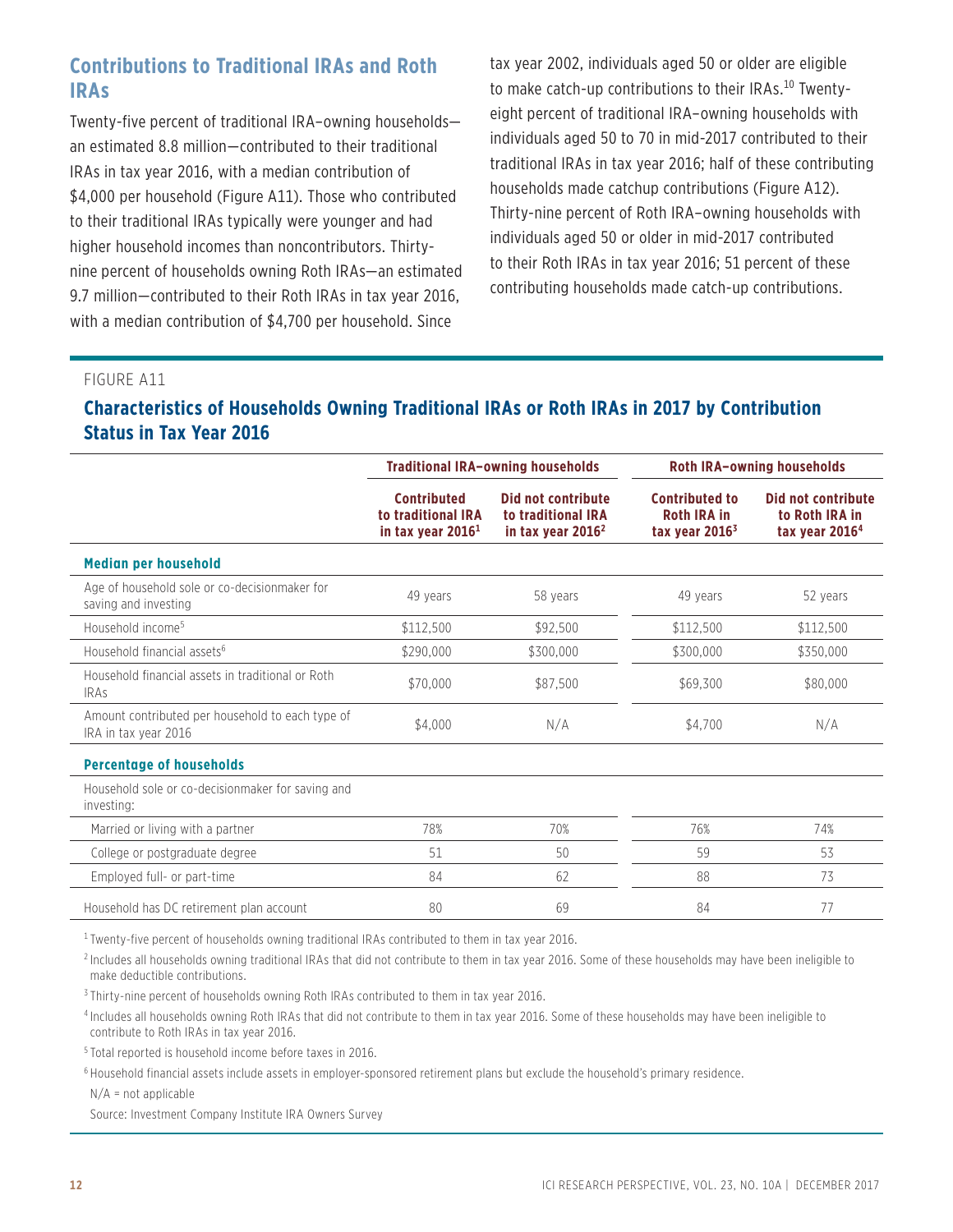### FIGURE A12 **Catch-Up Contributions Among IRA Owners**

|                                                                                                                                                           |      |      |      |      |      |      |      | <b>Tax year</b> |      |      |      |      |          |                   |
|-----------------------------------------------------------------------------------------------------------------------------------------------------------|------|------|------|------|------|------|------|-----------------|------|------|------|------|----------|-------------------|
|                                                                                                                                                           | 2002 | 2003 | 2004 | 2006 | 2007 | 2008 | 2009 | 2010            | 2011 | 2012 | 2013 | 2014 | $2015^1$ | 2016 <sup>1</sup> |
| Catch-up contributions to traditional IRAs <sup>2</sup><br>Percentage of households owning traditional IRAs that qualified to make catch-up contributions |      |      |      |      |      |      |      |                 |      |      |      |      |          |                   |
| Made a catch-up contribution                                                                                                                              | 9    | 13   | 16   | 12   | 15   | 13   | 11   | 14              | 14   | 13   | 14   | 18   | 14       | 14                |
| Contributed, but did not<br>make a catch-up contribution                                                                                                  | 17   | 20   | 20   | 23   | 10   | 14   | 17   | 14              | 15   | 16   | 10   | 9    | 14       | 14                |
| Did not contribute <sup>3</sup>                                                                                                                           | 74   | 67   | 64   | 65   | 75   | 73   | 72   | 72              | 71   | 71   | 76   | 73   | 72       | 72                |
| Catch-up contributions to Roth IRAs <sup>4</sup><br>Percentage of households owning Roth IRAs that qualified to make catch-up contributions               |      |      |      |      |      |      |      |                 |      |      |      |      |          |                   |
| Made a catch-up contribution                                                                                                                              | 15   | 28   | 33   | 21   | 17   | 23   | 15   | 19              | 19   | 16   | 16   | 22   | 18       | 20                |
| Contributed, but did not<br>make a catch-up contribution                                                                                                  | 12   | 21   | 25   | 28   | 14   | 19   | 23   | 17              | 20   | 18   | 12   | 14   | 17       | 19                |
| Did not contribute <sup>5</sup>                                                                                                                           | 73   | 51   | 42   | 51   | 69   | 58   | 62   | 64              | 61   | 66   | 72   | 64   | 65       | 61                |

1 Starting in 2016, the ICI IRA Owners Survey was changed from a dual frame RDD telephone survey to a self-administered online survey on the KnowledgePanel®, a probability-based online panel administered by GfK. Please see the box on page 2 for a discussion of the revision to the survey methodology and the effect of that revision on the results.

2 Households may make catch-up contributions to traditional IRAs if a household member is at least 50 years old but younger than 70½ years old.

3 This group may include households ineligible to make deductible contributions to traditional IRAs.

4 Households may make catch-up contributions to Roth IRAs if their incomes are within the limits to contribute to a Roth IRA and if a household member is aged 50 or older.

5 This group may include households ineligible to contribute to Roth IRAs because precise household income amounts are not always available in the survey.

Note: Data are not available for tax year 2005.

Source: Investment Company Institute IRA Owners Survey

### **Demographic Characteristics of IRA-Owning Households**

Saving activity tends to increase with age, educational attainment, and household income; in addition, married people tend to save more than single persons. $11$  Households that owned IRAs typically had greater financial assets and higher incomes than households without IRAs (Figure A13). In addition, the financial decisionmakers in households with IRAs generally were older and more likely to be married and have college or postgraduate degrees compared with households not owning IRAs.

*Traditional IRAs*. In mid-2017, 35.1 million, or 27.8 percent of, US households owned traditional IRAs (Figure A1). The financial decisionmakers of households with traditional

IRAs tended to be older—35 percent were retired from their lifetime occupations (Figure A13). Seventy-two percent of households with traditional IRAs also had defined contribution (DC) plan accounts. Half of households with traditional IRAs also owned Roth IRAs, and 15 percent also owned employer-sponsored IRAs. Households owning traditional IRAs had median assets of \$60,000 in their traditional IRAs, typically held in one account (Figure A14). Households with traditional IRAs that included rollover assets typically had greater traditional IRA assets than households whose traditional IRAs did not include rollovers.12 Forty-one percent of traditional IRA–owning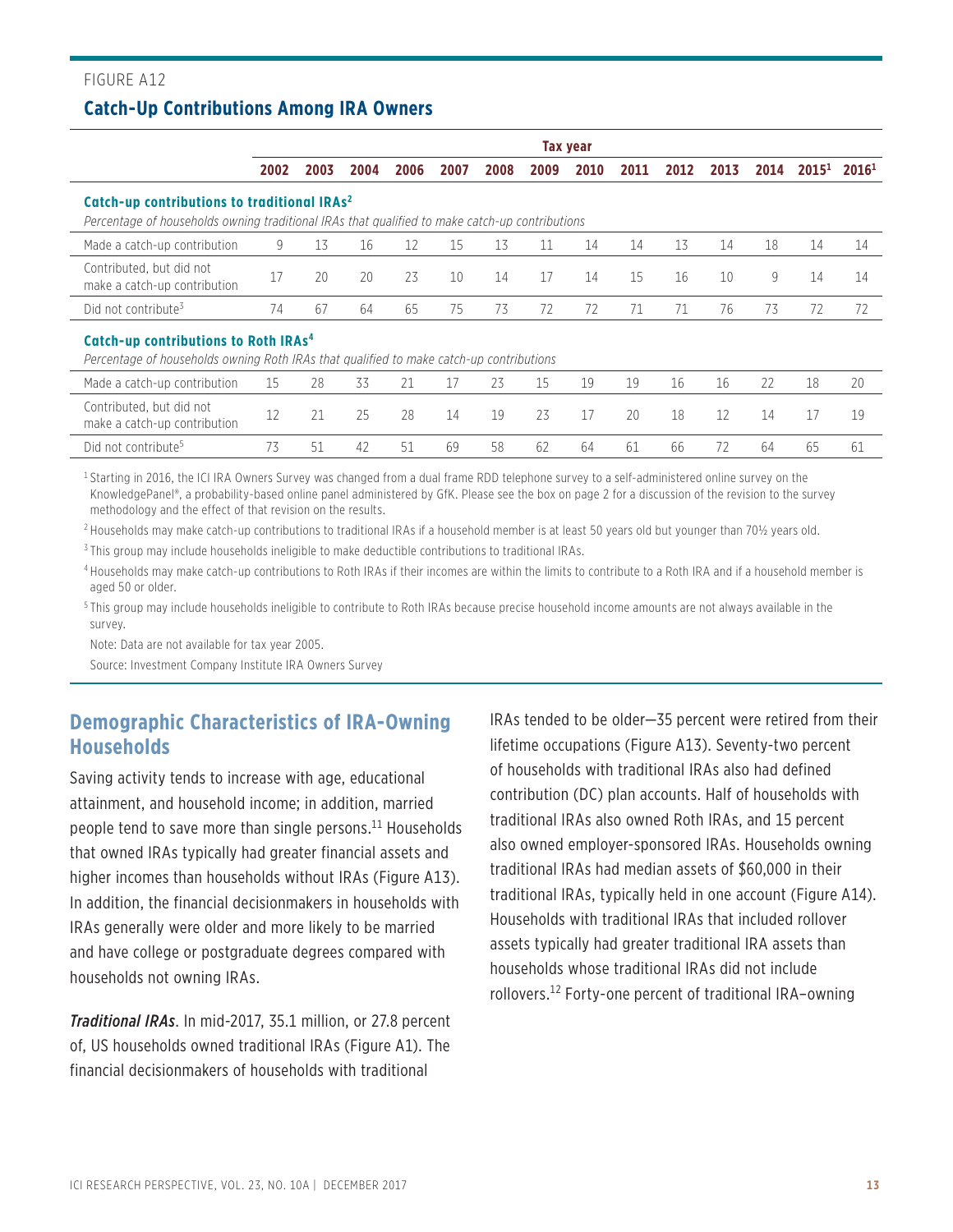### **Characteristics of US Households Owning IRAs, 2017**

|                                                                       |                                            |                                   | <b>Type of IRA owned</b>   |                                                    |                                                |
|-----------------------------------------------------------------------|--------------------------------------------|-----------------------------------|----------------------------|----------------------------------------------------|------------------------------------------------|
|                                                                       | <b>Households</b><br>owning<br><b>IRAS</b> | <b>Traditional</b><br><b>IRAS</b> | <b>Roth</b><br><b>IRAS</b> | <b>Employer-</b><br>sponsored<br>IRAs <sup>1</sup> | <b>Households</b><br>not owning<br><b>IRAs</b> |
| <b>Median per household</b>                                           |                                            |                                   |                            |                                                    |                                                |
| Age of household sole or co-decisionmaker for<br>saving and investing | 54 years                                   | 55 years                          | 51 years                   | 53 years                                           | 50 years                                       |
| Household income <sup>2</sup>                                         | \$90,000                                   | \$92,500                          | \$112,500                  | \$90,000                                           | \$42,000                                       |
| Household financial assets <sup>3</sup>                               | \$250,000                                  | \$300,000                         | \$300,000                  | \$350,000                                          | \$35,000                                       |
| Household financial assets in traditional or Roth IRAs                | \$62,500                                   | \$85,000                          | \$75,000                   | $($ <sup>*</sup> $)$                               | N/A                                            |
| Share of household financial assets in type of IRA<br>indicated       | 33%                                        | 29%                               | 13%                        | $($ <sup>*</sup> )                                 | N/A                                            |
| <b>Percentage of households</b>                                       |                                            |                                   |                            |                                                    |                                                |
| Household sole or co-decisionmaker for saving and investing           |                                            |                                   |                            |                                                    |                                                |
| Married or living with a partner                                      | 70%                                        | 72%                               | 75%                        | 73%                                                | 50%                                            |
| College or postgraduate degree                                        | 51                                         | 50                                | 55                         | 49                                                 | 26                                             |
| Employed full- or part-time                                           | 68                                         | 67                                | 79                         | 76                                                 | 56                                             |
| Retired from lifetime occupation                                      | 31                                         | 35                                | 24                         | 27                                                 | 28                                             |
| Household has DC account or DB plan coverage<br>(total) <sup>4</sup>  | 84                                         | 81                                | 86                         | 81                                                 | 41                                             |
| DC retirement plan account                                            | 75                                         | 72                                | 80                         | 73                                                 | 33                                             |
| DB plan coverage                                                      | 41                                         | 45                                | 44                         | 37                                                 | 19                                             |
| Types of IRAs owned <sup>4</sup>                                      |                                            |                                   |                            |                                                    |                                                |
| <b>Traditional IRA</b>                                                | 76                                         | 100                               | 71                         | 68                                                 | N/A                                            |
| Roth IRA                                                              | 54                                         | 50                                | 100                        | 51                                                 | N/A                                            |
| Employer-sponsored IRA <sup>1</sup>                                   | 16                                         | 15                                | 15                         | 100                                                | N/A                                            |

1 Employer-sponsored IRAs include SEP IRAs, SAR-SEP IRAs, and SIMPLE IRAs.

2 Total reported is household income before taxes in 2016.

<sup>3</sup> Household financial assets include assets in employer-sponsored retirement plans but exclude the household's primary residence.

4 Multiple responses are included.

(\*) = Data are not available because of a questionnaire change in the IRA Owners Survey.

N/A = not applicable

Sources: Investment Company Institute Annual Mutual Fund Shareholder Tracking Survey and Investment Company Institute IRA Owners Survey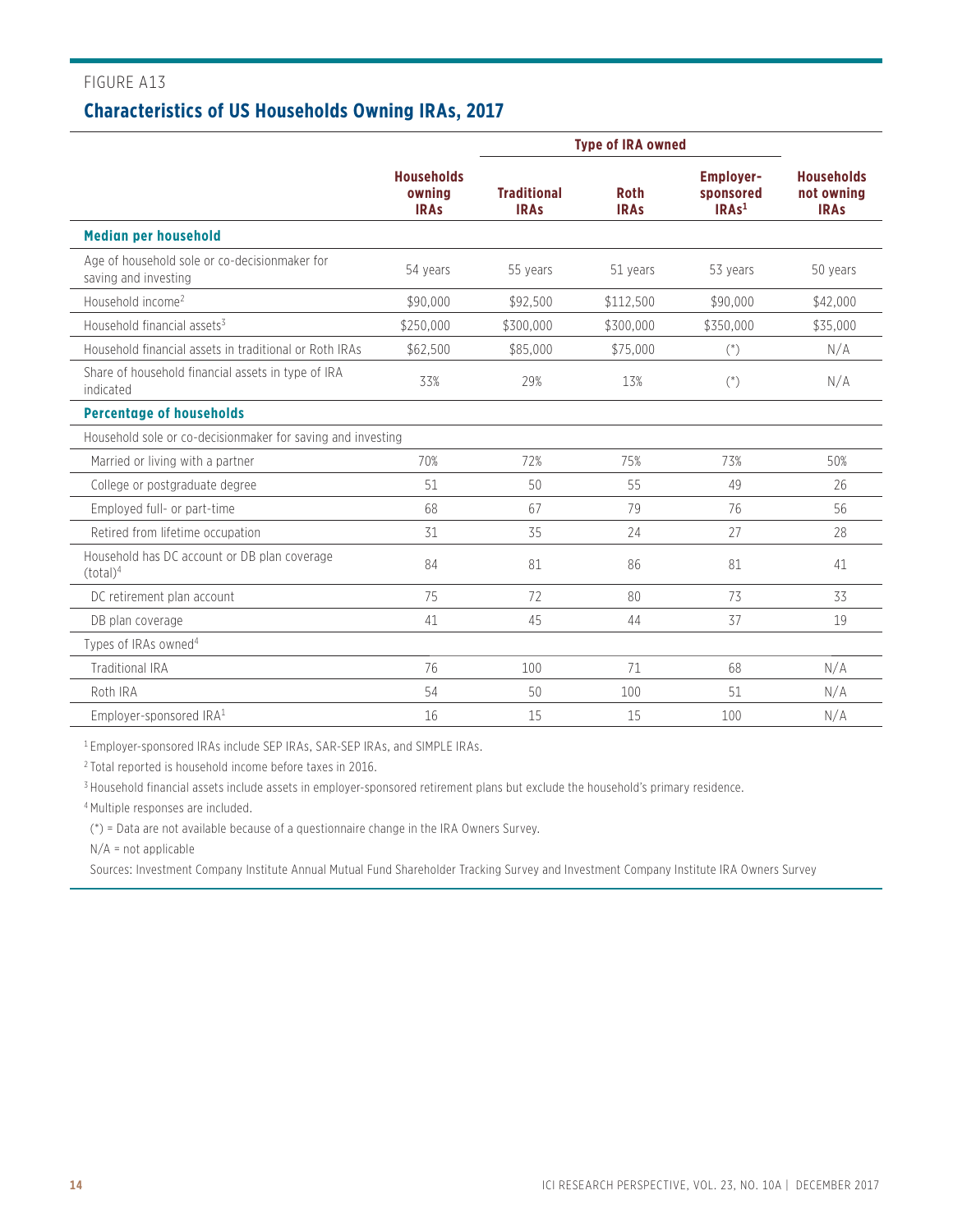# **Characteristics of US Households Owning Traditional IRAs, 2017**

|                                                                                 | <b>All traditional</b><br>IRA-owning<br>households | <b>Traditional IRA</b><br>includes rollover from<br>employer-sponsored<br>retirement plan <sup>1</sup> | <b>Traditional IRA does not</b><br>include rollover from<br>employer-sponsored<br>retirement plan <sup>2</sup> |
|---------------------------------------------------------------------------------|----------------------------------------------------|--------------------------------------------------------------------------------------------------------|----------------------------------------------------------------------------------------------------------------|
| <b>Median per household</b>                                                     |                                                    |                                                                                                        |                                                                                                                |
| Age of household sole or co-decisionmaker for saving and<br>investing           | 55 years                                           | 56 years                                                                                               | 54 years                                                                                                       |
| Household income3                                                               | \$92,500                                           | \$112,500                                                                                              | \$92,500                                                                                                       |
| Household financial assets <sup>4</sup>                                         | \$300,000                                          | \$350,000                                                                                              | \$250,000                                                                                                      |
| Household financial assets in traditional or Roth IRAs                          | \$85,000                                           | \$125,000                                                                                              | \$50,000                                                                                                       |
| Amount in traditional IRAs                                                      | \$60,000                                           | \$87,500                                                                                               | \$40,000                                                                                                       |
| Amount contributed to traditional IRAs in tax year 2016 <sup>5</sup>            | \$4,000                                            | \$3,500                                                                                                | \$4,900                                                                                                        |
| Number of traditional IRAs owned                                                | 1                                                  | 2                                                                                                      | 1                                                                                                              |
| Percentage of households owning traditional IRAs                                |                                                    |                                                                                                        |                                                                                                                |
| Traditional IRA includes rollover from an employer-sponsored<br>retirement plan | 57                                                 | 100                                                                                                    | $\mathbf{0}$                                                                                                   |
| Contributed to a traditional IRA in tax year 2016                               | 25                                                 | 19                                                                                                     | 32                                                                                                             |
| Deducted a traditional IRA contribution in tax year 2016 <sup>5</sup>           | 43                                                 | 45                                                                                                     | 42                                                                                                             |
| Made a withdrawal from a traditional IRA in tax year 2016                       | 26                                                 | 29                                                                                                     | 22                                                                                                             |
| <b>Own traditional IRA<sup>6</sup></b>                                          |                                                    |                                                                                                        |                                                                                                                |
| Respondent                                                                      | 85                                                 | 90                                                                                                     | 78                                                                                                             |
| Spouse                                                                          | 47                                                 | 51                                                                                                     | 42                                                                                                             |
| Dependent children                                                              | $\overline{2}$                                     | $\mathbf{1}$                                                                                           | $\overline{2}$                                                                                                 |
| <b>Number of traditional IRAs owned</b>                                         |                                                    |                                                                                                        |                                                                                                                |
| One                                                                             | 54                                                 | 49                                                                                                     | 61                                                                                                             |
| Two                                                                             | 34                                                 | 37                                                                                                     | 29                                                                                                             |
| Three or more                                                                   | 12                                                 | 14                                                                                                     | 11                                                                                                             |
| Year first traditional IRA was opened                                           |                                                    |                                                                                                        |                                                                                                                |
| 1974 through 1981                                                               | 13                                                 | 13                                                                                                     | 12                                                                                                             |
| 1982 through 1986                                                               | 9                                                  | 9                                                                                                      | 11                                                                                                             |
| 1987 through 1991                                                               | 9                                                  | 8                                                                                                      | $11\,$                                                                                                         |
| 1992 through 1996                                                               | 10                                                 | $11\,$                                                                                                 | $\, 8$                                                                                                         |
| 1997 through 2001                                                               | 14                                                 | 13                                                                                                     | 15                                                                                                             |
| 2002 through 2006                                                               | 11                                                 | $11\,$                                                                                                 | 11                                                                                                             |
| 2007 through 2009                                                               | $\, 8$                                             | 9                                                                                                      | $\overline{7}$                                                                                                 |
| 2010 through mid-2017                                                           | 26                                                 | 26                                                                                                     | 26                                                                                                             |
| Continued on the next page                                                      |                                                    |                                                                                                        |                                                                                                                |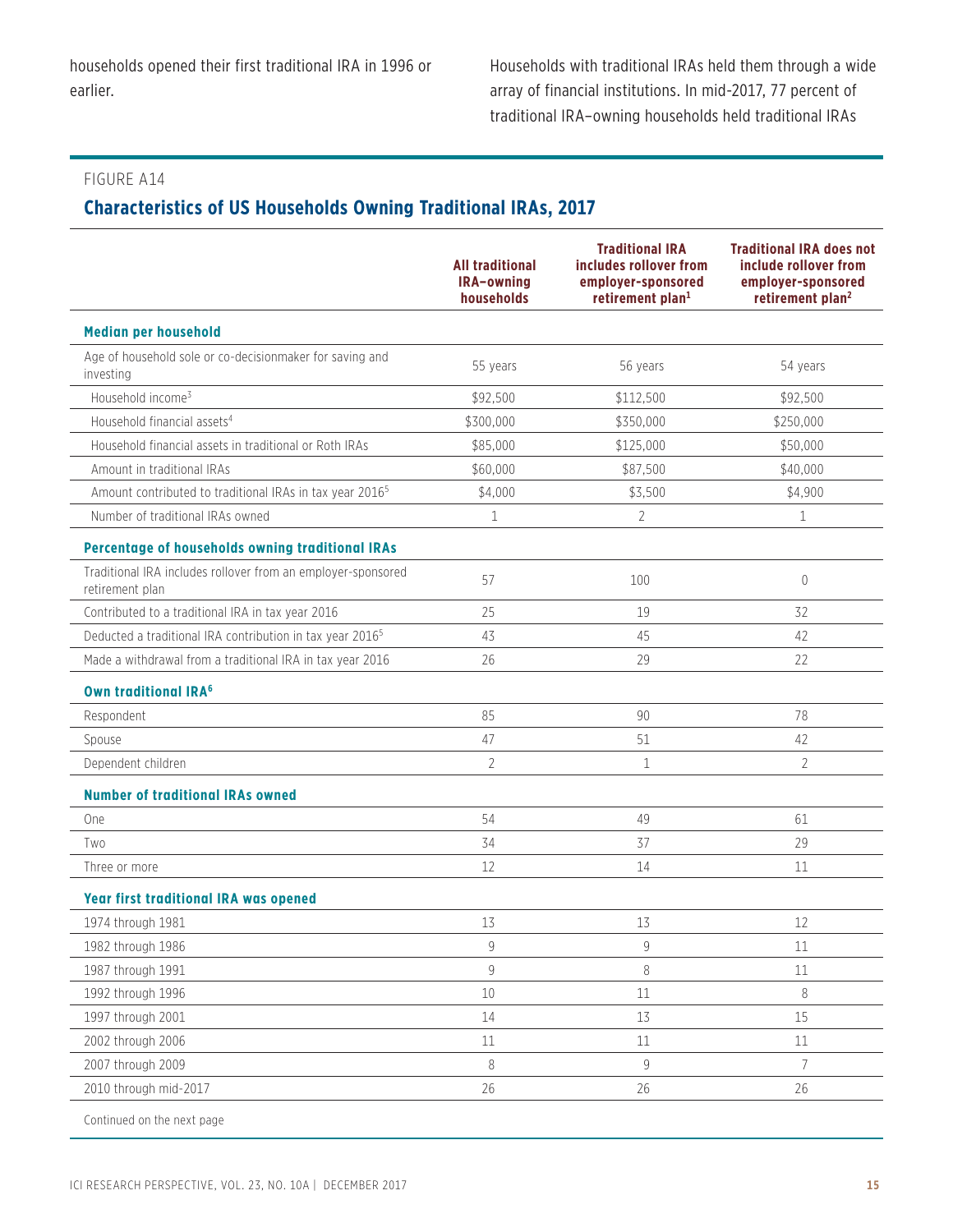#### FIGURE A14 CONTINUED

# **Characteristics of US Households Owning Traditional IRAs, 2017**

|                                                             | <b>All traditional</b><br>IRA-owning<br>households | <b>Traditional IRA</b><br>includes rollover from<br>employer-sponsored<br>retirement plan <sup>1</sup> | <b>Traditional IRA does not</b><br>include rollover from<br>employer-sponsored<br>retirement plan <sup>2</sup> |
|-------------------------------------------------------------|----------------------------------------------------|--------------------------------------------------------------------------------------------------------|----------------------------------------------------------------------------------------------------------------|
| <b>Percentage of households</b>                             |                                                    |                                                                                                        |                                                                                                                |
| Household sole or co-decisionmaker for saving and investing |                                                    |                                                                                                        |                                                                                                                |
| Married or living with a partner                            | 72                                                 | 75                                                                                                     | 68                                                                                                             |
| Widowed                                                     | 5                                                  | 5                                                                                                      | 6                                                                                                              |
| College or postgraduate degree                              | 50                                                 | 52                                                                                                     | 48                                                                                                             |
| Employed full- or part-time                                 | 67                                                 | 65                                                                                                     | 71                                                                                                             |
| Retired from lifetime occupation                            | 35                                                 | 37                                                                                                     | 32                                                                                                             |
| Where traditional IRAs are held <sup>6</sup>                |                                                    |                                                                                                        |                                                                                                                |
| Investment professional (total)                             | 77                                                 | 77                                                                                                     | 76                                                                                                             |
| Full-service brokerage                                      | 31                                                 | 36                                                                                                     | 24                                                                                                             |
| Independent financial planning firm                         | 24                                                 | 27                                                                                                     | 21                                                                                                             |
| Bank or savings institution                                 | 27                                                 | 21                                                                                                     | 34                                                                                                             |
| Insurance company                                           | 8                                                  | 8                                                                                                      | 8                                                                                                              |
| Direct market (total)                                       | 30                                                 | 33                                                                                                     | 27                                                                                                             |
| Mutual fund company                                         | 20                                                 | 21                                                                                                     | 19                                                                                                             |
| Discount brokerage (total)                                  | 13                                                 | 15                                                                                                     | 11                                                                                                             |
| Discount brokerage with walk-in offices                     | 9                                                  | 11                                                                                                     | 6                                                                                                              |
| Discount brokerage firm that is only available online       | 6                                                  | 6                                                                                                      | 7                                                                                                              |

<sup>1</sup> Fifty-seven percent of households owning traditional IRAs have traditional IRAs that include rollovers from employer-sponsored retirement plans.

<sup>2</sup> Forty-three percent of households owning traditional IRAs have traditional IRAs that do not include rollovers from employer-sponsored retirement plans. 3 Total reported is household income before taxes in 2016.

4 Household financial assets include assets in employer-sponsored retirement plans but exclude the household's primary residence.

5 Figure reports percentage among households that contributed to traditional IRAs in tax year 2016.

6 Multiple responses are included.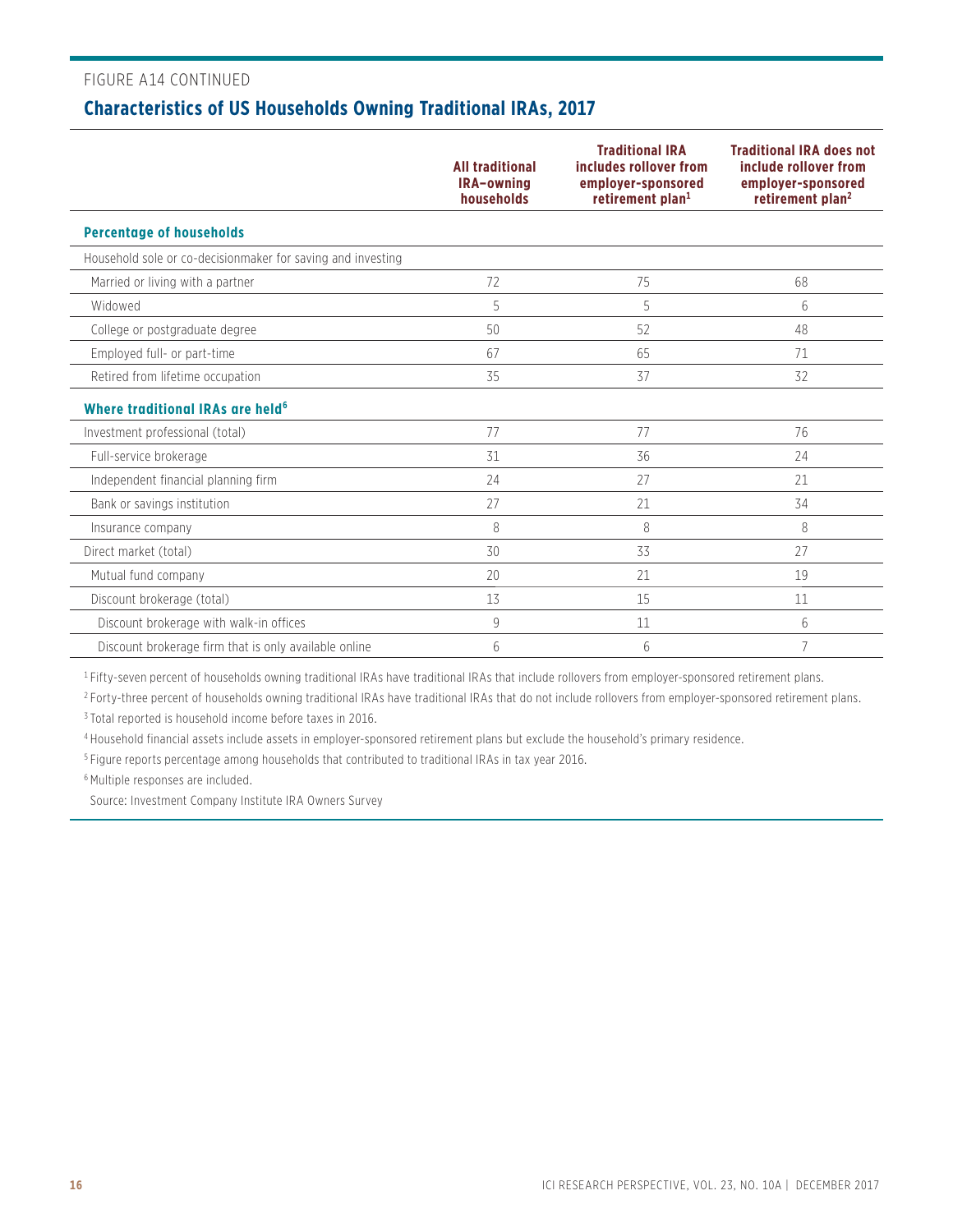through investment professionals, and 30 percent held traditional IRAs directly at mutual fund companies or discount brokers (Figure A14).

Households with multiple traditional IRAs tended to hold them at the same type of financial services firm, although not necessarily the same firm. In mid-2017, 67 percent of households with multiple traditional IRAs held each IRA at the same type of financial services firm. Eleven percent of households with multiple traditional IRAs reported that some of their IRAs were at the same type of financial services firm. The remaining 22 percent indicated that each of their IRAs was at a different type of financial services firm.

*Roth IRAs*. In mid-2017, 24.9 million, or 19.7 percent of, US households owned Roth IRAs (Figure A1). The financial decisionmakers of Roth IRA households had a median age of 51 years and were the most likely of all IRA household decisionmakers to have college or postgraduate degrees (Figure A13). Seventy-one percent of Roth IRA–owning households also owned traditional IRAs, and 80 percent had DC plan accounts.

Households owning Roth IRAs typically owned one Roth IRA, with a median balance of \$30,000 (Figure A15). Households with Roth IRAs that were funded by conversions from traditional IRAs typically had greater Roth IRA assets than households whose Roth IRAs were not funded by conversions from traditional IRAs.<sup>13</sup> Fourteen percent of Roth IRA–owning households initially opened their Roth IRAs in 1998, the first year they were offered and the only year in which taxes on conversions could be spread over four years.<sup>14</sup> Another 17 percent opened their Roth IRAs between 1999 and 2001, and the remaining 69 percent opened their first Roth IRAs in 2002 or later.<sup>15</sup> Thirty-five percent of households owning Roth IRAs opened one as their first IRA.

Households with Roth IRAs held them through a wide array of financial institutions (Figure A15). In mid-2017, 72 percent of Roth IRA–owning households held Roth IRAs through investment professionals—the most common, fullservice brokerages (29 percent), and 30 percent held Roth IRAs directly at mutual fund companies (18 percent) or discount brokers (14 percent).

### **IRA-Owning Households' Willingness to Take Financial Risk**

IRA-owning households' willingness to take financial risk for financial gain varies with age and over time (Figure A16).

### **Traditional IRA Withdrawals Mostly Were Made by Older Owners**

Households making traditional IRA withdrawals tend to be older and retired. In tax year 2016, among households that took traditional IRA withdrawals, the median age of the household decisionmaker surveyed was 71, compared with a median age of 51 among households not taking distributions (Figure A17). Seventy-six percent of households owning traditional IRAs in mid-2017 and taking withdrawals in tax year 2016 were headed by retired individuals, compared with 20 percent of households not taking withdrawals. Typically, withdrawals from traditional IRAs were taken to fulfill required minimum distributions (RMDs). Seventy-one percent of households owning traditional IRAs in mid-2017 and making withdrawals in tax year 2016 calculated their withdrawal amount based on the RMD.16 Fifteen percent of traditional IRA–owning households taking withdrawals reported they withdrew lump sums based on needs in tax year 2016.

Households that were retired and took traditional IRA withdrawals usually did so to pay for living expenses or to reinvest or save the withdrawal amount in another account. In tax year 2016, 43 percent reported using traditional IRA withdrawals to pay for living expenses (Figure A17). Thirtynine percent of retired households making withdrawals in tax year 2016 reinvested or saved at least some of the withdrawal amount in another account.<sup>17</sup>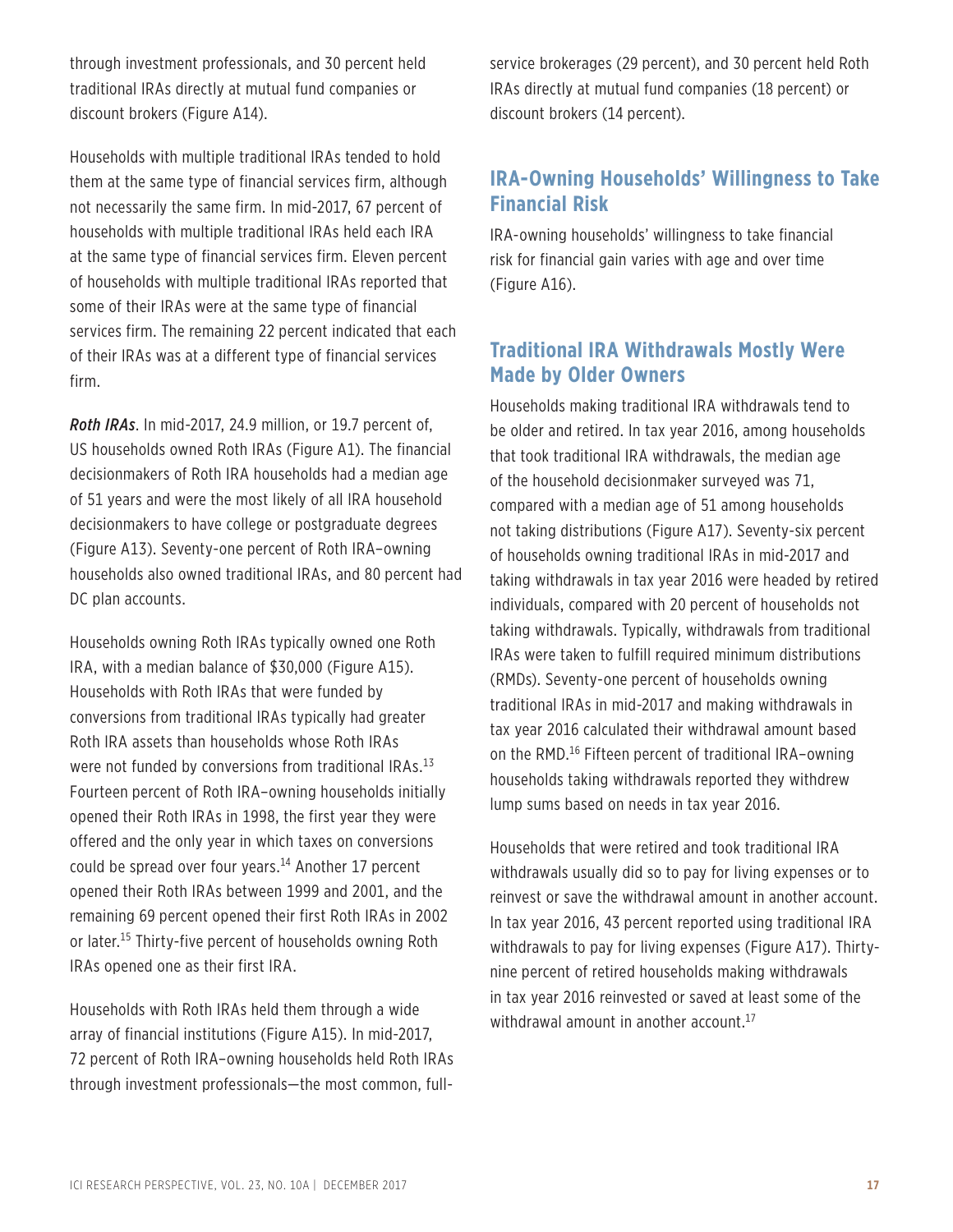# FIGURE A15 **Characteristics of US Households Owning Roth IRAs, 2017**

|                                                                                         | <b>All Roth</b><br>IRA-owning<br>households | <b>Roth IRA was funded</b><br>by a conversion from a<br>traditional IRA <sup>1</sup> | <b>Roth IRA was not</b><br>funded by a conversion<br>from a traditional IRA <sup>2</sup> |
|-----------------------------------------------------------------------------------------|---------------------------------------------|--------------------------------------------------------------------------------------|------------------------------------------------------------------------------------------|
| <b>Median per household</b>                                                             |                                             |                                                                                      |                                                                                          |
| Age of household sole or co-decisionmaker for saving and<br>investing                   | 51 years                                    | 56 years                                                                             | 50 years                                                                                 |
| Household income <sup>3</sup>                                                           | \$112,500                                   | \$112,500                                                                            | \$112,500                                                                                |
| Household financial assets <sup>4</sup>                                                 | \$300,000                                   | \$500,000                                                                            | \$300,000                                                                                |
| Household financial assets in traditional or Roth IRAs                                  | \$75,000                                    | \$115,000                                                                            | \$62,500                                                                                 |
| Amount in Roth IRAs                                                                     | \$30,000                                    | \$60,000                                                                             | \$25,000                                                                                 |
| Number of Roth IRAs owned                                                               | $\mathbf{1}$                                | $\mathbf{1}$                                                                         | $\mathbf{1}$                                                                             |
| Amount contributed to Roth IRAs in tax year 2016 <sup>5</sup>                           | \$4,700                                     | \$5,500                                                                              | \$4,000                                                                                  |
| Number of Roth IRAs owned                                                               | 1                                           | $\mathbf 1$                                                                          | $\mathbf{1}$                                                                             |
| <b>Percentage of households owning Roth IRAs</b>                                        |                                             |                                                                                      |                                                                                          |
| Roth IRA was first IRA owned                                                            | 35%                                         | 23%                                                                                  | 38%                                                                                      |
| Roth IRA was funded by a conversion from a traditional IRA                              | 19                                          | 100                                                                                  | $\overline{0}$                                                                           |
| Contributed to a Roth IRA in tax year 2016                                              | 39                                          | 39                                                                                   | 38                                                                                       |
| Roth IRA assets include assets initially from an employer-<br>sponsored retirement plan | 20                                          | 44                                                                                   | 15                                                                                       |
| Made a withdrawal from a Roth IRA in tax year 2016                                      | 5                                           | 9                                                                                    | 3                                                                                        |
| <b>Percentage of households</b>                                                         |                                             |                                                                                      |                                                                                          |
| Household sole or co-decisionmaker for saving and investing:                            |                                             |                                                                                      |                                                                                          |
| Married or living with a partner                                                        | 75                                          | 74                                                                                   | 75                                                                                       |
| Widowed                                                                                 | $\overline{2}$                              | 4                                                                                    | $\overline{2}$                                                                           |
| College or postgraduate degree                                                          | 55                                          | 59                                                                                   | 54                                                                                       |
| Employed full- or part-time                                                             | 79                                          | 70                                                                                   | 81                                                                                       |
| Retired from lifetime occupation                                                        | 24                                          | 37                                                                                   | 21                                                                                       |
| <b>Own Roth IRA<sup>6</sup></b>                                                         |                                             |                                                                                      |                                                                                          |
| Respondent                                                                              | 82                                          | 84                                                                                   | 81                                                                                       |
| Spouse                                                                                  | 46                                          | 46                                                                                   | 45                                                                                       |
| Dependent children                                                                      | 3                                           | 7                                                                                    | $\overline{2}$                                                                           |
| <b>Number of Roth IRAs owned</b>                                                        |                                             |                                                                                      |                                                                                          |
| <b>One</b>                                                                              | 62                                          | 57                                                                                   | 63                                                                                       |
| Two                                                                                     | 32                                          | 33                                                                                   | 31                                                                                       |
| Three or more                                                                           | 7                                           | 10                                                                                   | 6                                                                                        |
| Continued on the next page                                                              |                                             |                                                                                      |                                                                                          |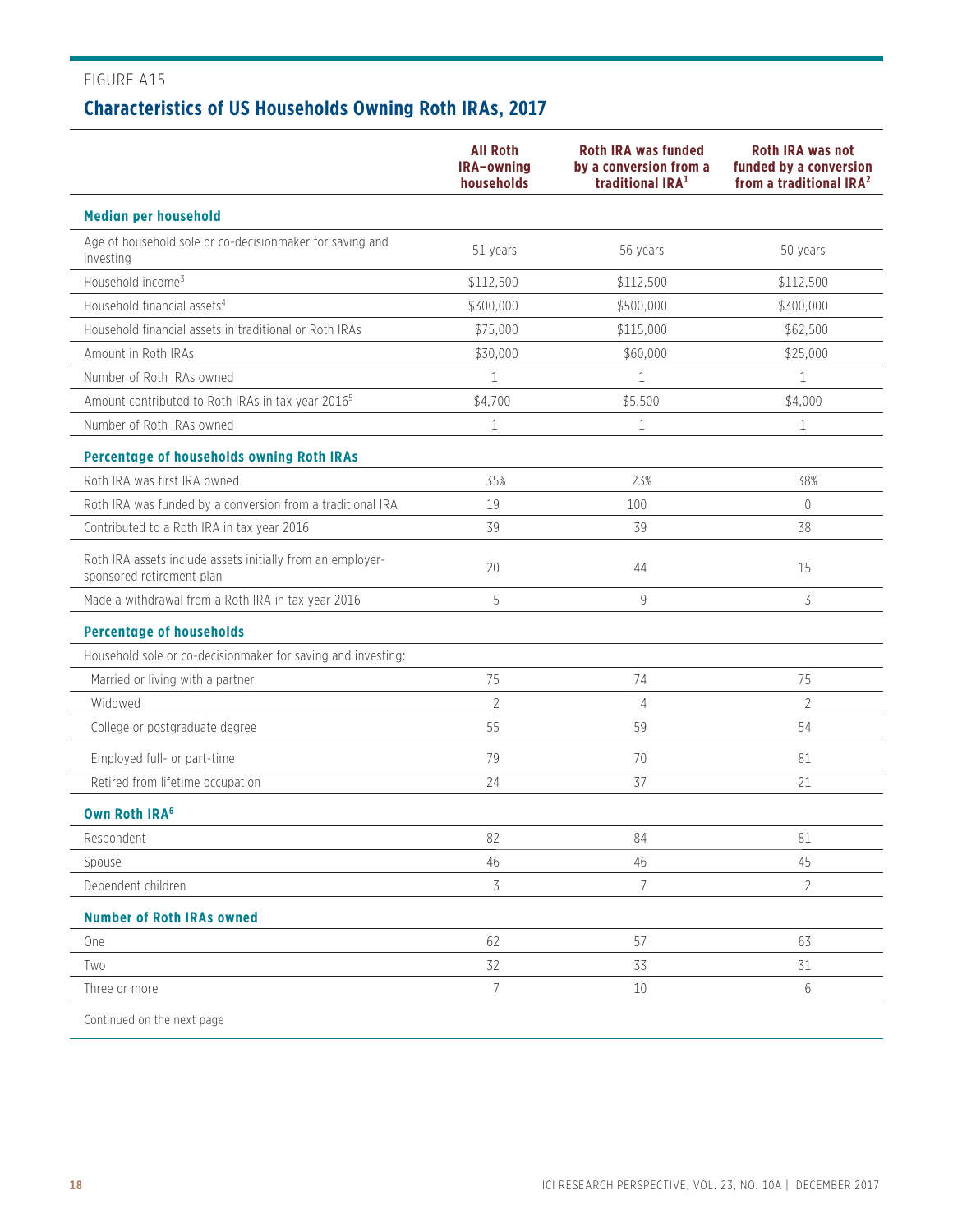### FIGURE A15 CONTINUED

### **Characteristics of US Households Owning Roth IRAs, 2017**

|                                                       | <b>All Roth</b><br>IRA-owning<br>households | <b>Roth IRA was funded</b><br>by a conversion from a<br>traditional IRA <sup>1</sup> | <b>Roth IRA was not</b><br>funded by a conversion<br>from a traditional IRA <sup>2</sup> |
|-------------------------------------------------------|---------------------------------------------|--------------------------------------------------------------------------------------|------------------------------------------------------------------------------------------|
| <b>Year first Roth IRA was opened</b>                 |                                             |                                                                                      |                                                                                          |
| 1998                                                  | 14                                          | 22                                                                                   | 12                                                                                       |
| 1999 through 2001                                     | 17                                          | 19                                                                                   | 16                                                                                       |
| 2002 through 2004                                     | 8                                           | $\overline{7}$                                                                       | 9                                                                                        |
| 2005 through 2007                                     | 12                                          | 10                                                                                   | 13                                                                                       |
| 2008 through 2009                                     | 8                                           | 8                                                                                    | 7                                                                                        |
| 2010                                                  | 6                                           | 8                                                                                    | 6                                                                                        |
| 2011 through mid-2017                                 | 35                                          | 26                                                                                   | 37                                                                                       |
| Where Roth IRAs are held <sup>6</sup>                 |                                             |                                                                                      |                                                                                          |
| Investment professional (total)                       | 72                                          | 70                                                                                   | 72                                                                                       |
| Full-service brokerage                                | 29                                          | 36                                                                                   | 28                                                                                       |
| Independent financial planning firm                   | 23                                          | 30                                                                                   | 22                                                                                       |
| Bank or savings institution                           | 22                                          | 15                                                                                   | 23                                                                                       |
| Insurance company                                     | 5                                           | $\overline{7}$                                                                       | 5                                                                                        |
| Direct sources (total)                                | 30                                          | 41                                                                                   | 27                                                                                       |
| Mutual fund company                                   | 18                                          | 23                                                                                   | 17                                                                                       |
| Discount brokerage (total)                            | 14                                          | 24                                                                                   | 12                                                                                       |
| Discount brokerage firm with walk-in offices          | 8                                           | 20                                                                                   | 6                                                                                        |
| Discount brokerage firm that is only available online | 7                                           | 8                                                                                    | 7                                                                                        |

<sup>1</sup> Nineteen percent of households owning Roth IRAs have Roth IRAs funded by conversions from traditional IRAs.

<sup>2</sup> Eighty-one percent of households owning Roth IRAs have Roth IRAs that are not funded by conversions from traditional IRAs.

3 Total reported is household income before taxes in 2016.

4 Household financial assets include assets in employer-sponsored retirement plans but exclude the household's primary residence.

5 Figure reports median among households that contributed to Roth IRAs in tax year 2016.

6 Multiple responses are included.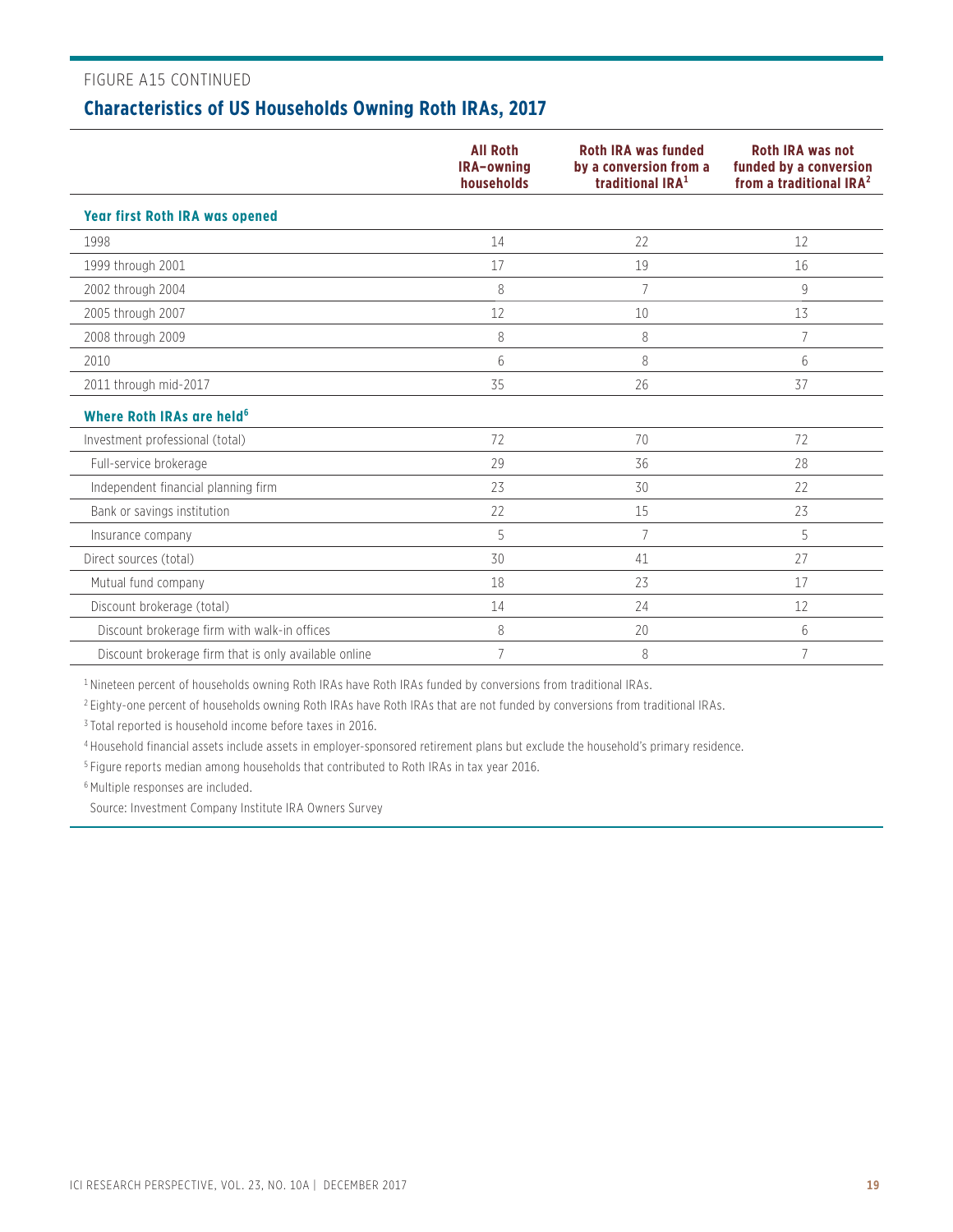### **Willingness to Take Investment Risk by Age for Households That Own IRAs**

*Percentage of US households by IRA ownership status and age of head of household,1, 2 2008–2017*

#### **Households owning IRAs2**

|          | <b>Younger than 35</b>                          |                                              |                                  |                                                     |                                      |  |  |  |
|----------|-------------------------------------------------|----------------------------------------------|----------------------------------|-----------------------------------------------------|--------------------------------------|--|--|--|
|          | <b>Substantial risk for</b><br>substantial gain | Above-average risk for<br>above-average gain | Average risk for<br>average gain | <b>Below-average risk for</b><br>below-average gain | <b>Unwilling to</b><br>take any risk |  |  |  |
| 2008     | 9                                               | 30                                           | 45                               | 11                                                  |                                      |  |  |  |
| 2009     | 15                                              | 30                                           | 43                               |                                                     | .5                                   |  |  |  |
| 2010     | 8                                               | 26                                           | 39                               | 13                                                  | 14                                   |  |  |  |
| 2011     | 10                                              | 36                                           | 34                               |                                                     | 13                                   |  |  |  |
| 2012     | 11                                              | 31                                           | 27                               | 16                                                  | 15                                   |  |  |  |
| 2013     | b                                               | 25                                           | 43                               | 13                                                  | 13                                   |  |  |  |
| $2014^3$ | 10                                              | 28                                           | 40                               | 9                                                   | 13                                   |  |  |  |
| $2015^3$ | 11                                              | 28                                           | 43                               | 10                                                  | 8                                    |  |  |  |
| $2016^3$ | 6                                               | 32                                           | 35                               | 9                                                   | 18                                   |  |  |  |
| 20173    | 10                                              | 24                                           | 39                               | 12                                                  | 15                                   |  |  |  |

#### **35 to 44**

|          | <b>Substantial risk for</b><br>substantial gain | Above-average risk for<br>above-average gain | Average risk for<br>average gain | <b>Below-average risk for</b><br>below-average gain | <b>Unwilling to</b><br>take any risk |
|----------|-------------------------------------------------|----------------------------------------------|----------------------------------|-----------------------------------------------------|--------------------------------------|
| 2008     |                                                 | 40                                           | 40                               |                                                     |                                      |
| 2009     | 8                                               | 36                                           | 47                               | 8                                                   |                                      |
| 2010     |                                                 | 31                                           | 50                               |                                                     |                                      |
| 2011     |                                                 | 33                                           | 45                               |                                                     |                                      |
| 2012     | 8                                               | 34                                           | 39                               | 12                                                  |                                      |
| 2013     |                                                 | 33                                           | 46                               | h                                                   | 8                                    |
| $2014^3$ |                                                 | 27                                           | 48                               | q                                                   |                                      |
| $2015^3$ | 13                                              | 31                                           | 40                               |                                                     |                                      |
| $2016^3$ | 14                                              | 25                                           | 44                               |                                                     | 10                                   |
| 20173    | 8                                               | 28                                           | 43                               |                                                     |                                      |

#### **45 to 54**

|                   | <b>Substantial risk for</b><br>substantial gain | Above-average risk for<br>above-average gain | <b>Average risk for</b><br>average gain | <b>Below-average risk for</b><br>below-average gain | <b>Unwilling to</b><br>take any risk |
|-------------------|-------------------------------------------------|----------------------------------------------|-----------------------------------------|-----------------------------------------------------|--------------------------------------|
| 2008              |                                                 | 33                                           | 49                                      |                                                     |                                      |
| 2009              |                                                 | 28                                           | 44                                      | 11                                                  | 13                                   |
| 2010              |                                                 | 28                                           | 47                                      |                                                     |                                      |
| 2011              |                                                 | 27                                           | 51                                      | 11                                                  |                                      |
| 2012              |                                                 | 25                                           | 50                                      | 10                                                  | 10                                   |
| 2013              |                                                 | 28                                           | 52                                      | 10                                                  |                                      |
| 20143             |                                                 | 31                                           | 47                                      |                                                     |                                      |
| 2015 <sup>3</sup> |                                                 | 26                                           | 50                                      |                                                     |                                      |
| $2016^3$          |                                                 | 26                                           | 52                                      | h                                                   |                                      |
| $2017^{3}$        |                                                 | 30                                           | 46                                      |                                                     |                                      |

Continued on the next page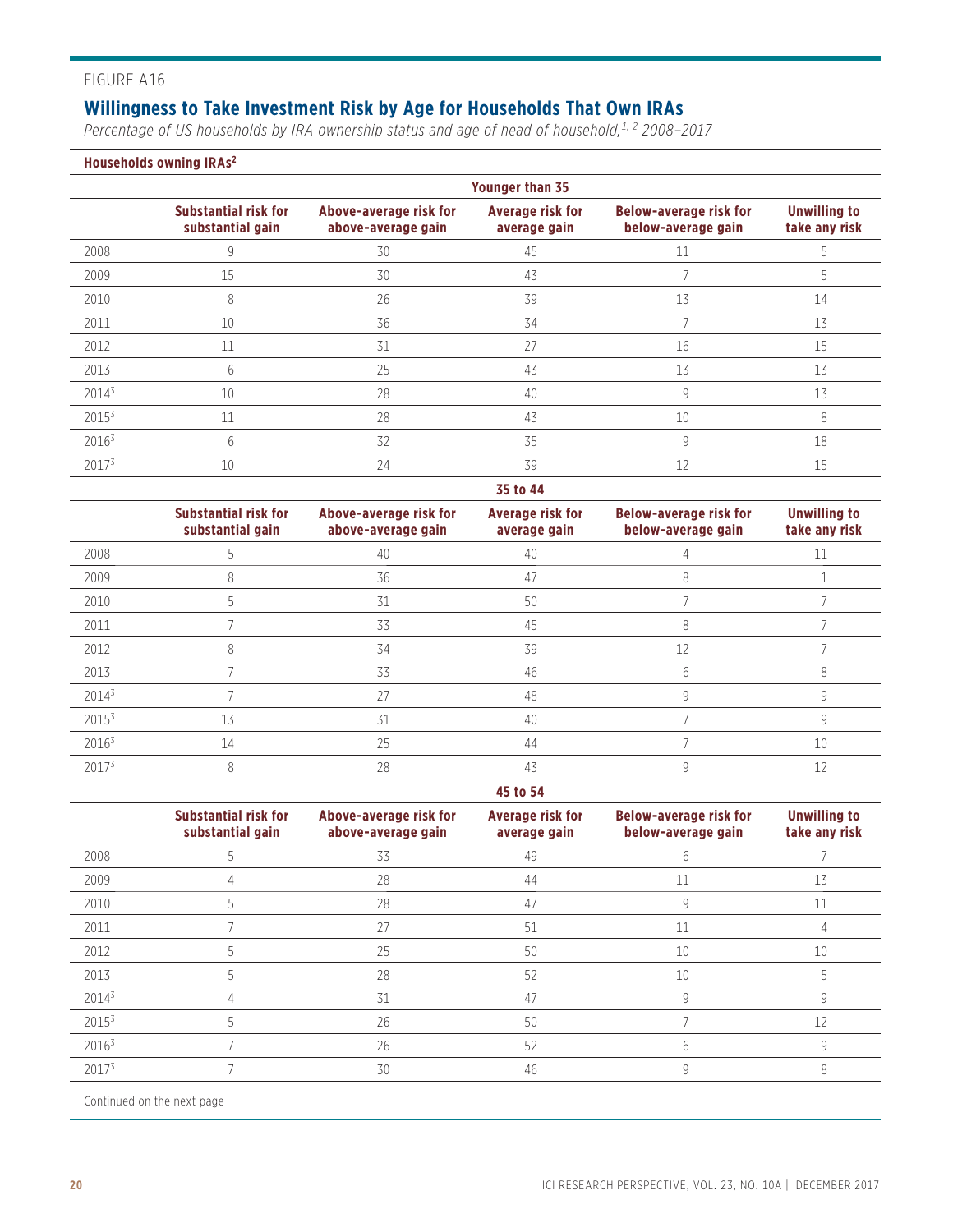### FIGURE A16 CONTINUED

### **Willingness to Take Investment Risk by Age for Households That Own IRAs**

*Percentage of US households by IRA ownership status and age of head of household,1, 2 2008–2017*

**Households owning IRAs2**

|                   | 55 to 64                                        |                                              |                                         |                                                     |                                      |
|-------------------|-------------------------------------------------|----------------------------------------------|-----------------------------------------|-----------------------------------------------------|--------------------------------------|
|                   | <b>Substantial risk for</b><br>substantial gain | Above-average risk for<br>above-average gain | <b>Average risk for</b><br>average gain | <b>Below-average risk for</b><br>below-average gain | <b>Unwilling to</b><br>take any risk |
| 2008              |                                                 | 23                                           | 51                                      |                                                     | 14                                   |
| 2009              |                                                 | 17                                           | 48                                      | 17                                                  | 15                                   |
| 2010              |                                                 | 21                                           | 46                                      | 14                                                  | 17                                   |
| 2011              |                                                 | 21                                           | 50                                      | 17                                                  | 9                                    |
| 2012              |                                                 | 18                                           | 49                                      | 16                                                  | 14                                   |
| 2013              |                                                 | 19                                           | 48                                      | 14                                                  | 16                                   |
| $2014^3$          |                                                 | 21                                           | 50                                      | 13                                                  | 11                                   |
| $2015^3$          |                                                 | 19                                           | 53                                      | 11                                                  | 12                                   |
| 2016 <sup>3</sup> |                                                 | 26                                           | 47                                      | 6                                                   | 16                                   |
| 20173             |                                                 | 29                                           | 45                                      | 10                                                  | 11                                   |

|                   |                                                 |                                              | 65 or older                             |                                                     |                                      |
|-------------------|-------------------------------------------------|----------------------------------------------|-----------------------------------------|-----------------------------------------------------|--------------------------------------|
|                   | <b>Substantial risk for</b><br>substantial gain | Above-average risk for<br>above-average gain | <b>Average risk for</b><br>average gain | <b>Below-average risk for</b><br>below-average gain | <b>Unwilling to</b><br>take any risk |
| 2008              |                                                 |                                              | 54                                      | 12                                                  | 25                                   |
| 2009              |                                                 | 11                                           | 35                                      | 16                                                  | 36                                   |
| 2010              |                                                 | 12                                           | 41                                      | 16                                                  | 29                                   |
| 2011              |                                                 | 9                                            | 40                                      | 20                                                  | 27                                   |
| 2012              |                                                 | 10                                           | 41                                      | 19                                                  | 27                                   |
| 2013              |                                                 | 10                                           | 42                                      | 14                                                  | 32                                   |
| 20143             |                                                 | 14                                           | 45                                      | 15                                                  | 24                                   |
| $2015^3$          |                                                 | 14                                           | 42                                      | 14                                                  | 26                                   |
| 2016 <sup>3</sup> |                                                 | 13                                           | 46                                      | 9                                                   | 27                                   |
| 2017 <sup>3</sup> |                                                 | 16                                           | 48                                      | 11                                                  | 21                                   |

#### **All households owning IRAs2**

|                   | <b>Substantial risk for</b><br>substantial gain | Above-average risk for<br>above-average gain | Average risk for<br>average gain | <b>Below-average risk for</b><br>below-average gain | <b>Unwilling to</b><br>take any risk |
|-------------------|-------------------------------------------------|----------------------------------------------|----------------------------------|-----------------------------------------------------|--------------------------------------|
| 2008              |                                                 | 27                                           | 48                               | 8                                                   |                                      |
| 2009              | 6                                               | 24                                           | 43                               | 12                                                  | 15                                   |
| 2010              |                                                 | 23                                           | 45                               | 12                                                  | 16                                   |
| 2011              | h                                               | 24                                           | 45                               | 13                                                  | 12                                   |
| 2012              |                                                 | 23                                           | 42                               | 15                                                  | 15                                   |
| 2013              |                                                 | 23                                           | 46                               | 11                                                  | 15                                   |
| $2014^3$          | 6                                               | 23                                           | 46                               | 11                                                  | 14                                   |
| 2015 <sup>3</sup> |                                                 | 23                                           | 46                               | 10                                                  | 14                                   |
| $2016^3$          |                                                 | 23                                           | 46                               |                                                     |                                      |
| 2017 <sup>3</sup> | <sub>b</sub>                                    | 25                                           | 45                               | 10                                                  | 14                                   |

Continued on the next page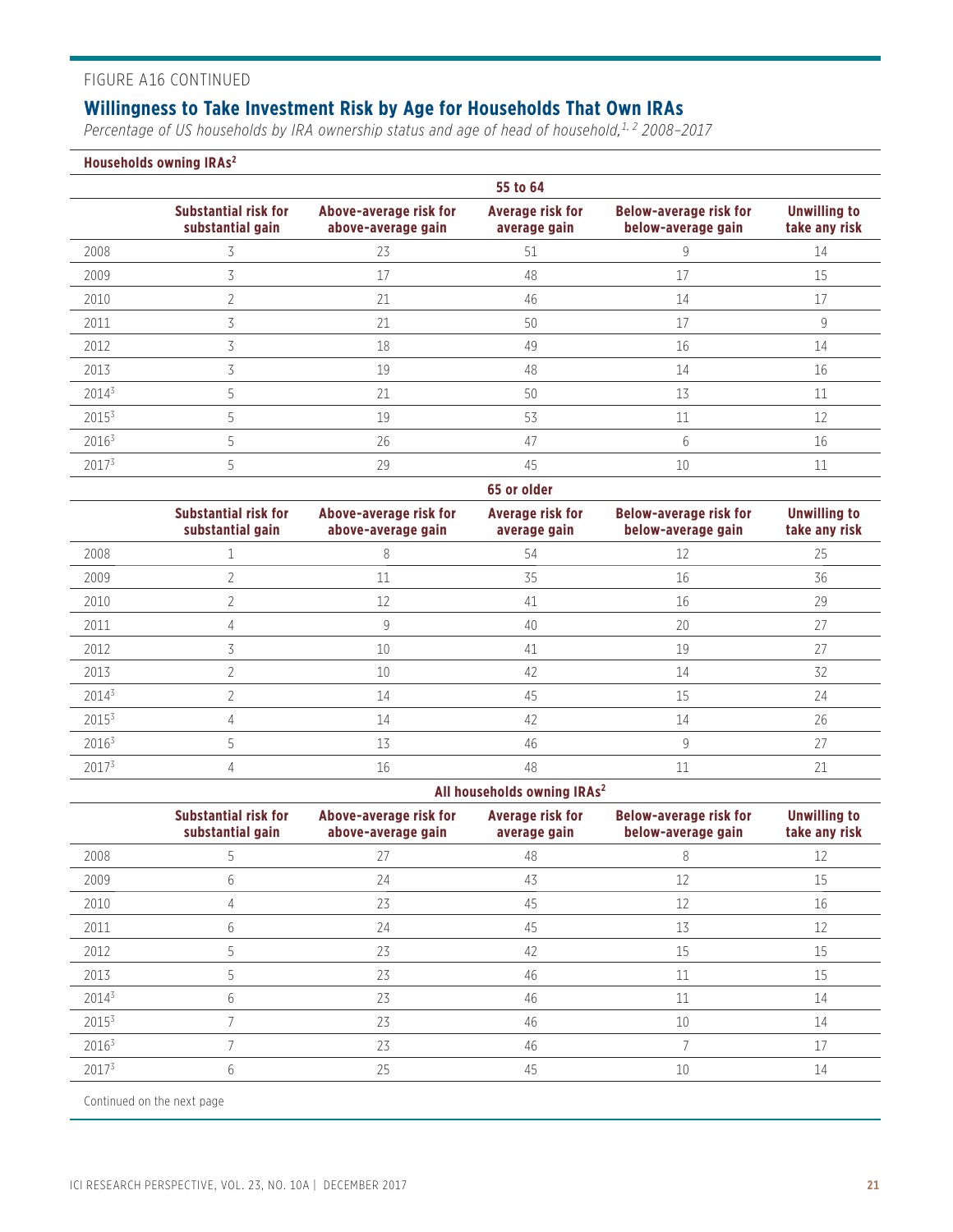#### FIGURE A16 CONTINUED

### **Willingness to Take Investment Risk by Age for Households That Own IRAs**

*Percentage of US households by IRA ownership status and age of head of household,1, 2 2008–2017*

#### **All US households**

|                   | <b>Younger than 35</b>                          |                                              |                                         |                                                     |                                      |
|-------------------|-------------------------------------------------|----------------------------------------------|-----------------------------------------|-----------------------------------------------------|--------------------------------------|
|                   | <b>Substantial risk for</b><br>substantial gain | Above-average risk for<br>above-average gain | <b>Average risk for</b><br>average gain | <b>Below-average risk for</b><br>below-average gain | <b>Unwilling to</b><br>take any risk |
| 2008              | b.                                              | 19                                           | 36                                      | 9                                                   | 30                                   |
| 2009              | 8                                               | 14                                           | 41                                      | 11                                                  | 26                                   |
| 2010              | 5                                               |                                              | 37                                      | 12                                                  | 29                                   |
| 2011              |                                                 | 11                                           | 34                                      | 10                                                  | 38                                   |
| 2012              | 13                                              | 13                                           | 28                                      | 10                                                  | 36                                   |
| 2013              | h                                               | 15                                           | 37                                      | 12                                                  | 30                                   |
| $2014^3$          |                                                 | 16                                           | 38                                      | 9                                                   | 29                                   |
| $2015^3$          | 9                                               | 15                                           | 31                                      | q                                                   | 36                                   |
| 20163             |                                                 | 18                                           | 33                                      | 8                                                   | 34                                   |
| 2017 <sup>3</sup> |                                                 | 16                                           | 33                                      | 11                                                  | 32                                   |

#### **35 to 44**

|          | <b>Substantial risk for</b><br>substantial gain | Above-average risk for<br>above-average gain | <b>Average risk for</b><br>average gain | <b>Below-average risk for</b><br>below-average gain | <b>Unwilling to</b><br>take any risk |
|----------|-------------------------------------------------|----------------------------------------------|-----------------------------------------|-----------------------------------------------------|--------------------------------------|
| 2008     |                                                 | 27                                           | 37                                      |                                                     | 25                                   |
| 2009     |                                                 | 22                                           | 39                                      | 8                                                   | 26                                   |
| 2010     |                                                 | 20                                           | 35                                      | 10                                                  | 30                                   |
| 2011     |                                                 | 22                                           | 39                                      |                                                     | 27                                   |
| 2012     | h                                               | 20                                           | 37                                      |                                                     | 28                                   |
| 2013     |                                                 | 18                                           | 37                                      |                                                     | 32                                   |
| $2014^3$ |                                                 | 16                                           | 35                                      | 10                                                  | 30                                   |
| $2015^3$ |                                                 | 18                                           | 39                                      | 8                                                   | 27                                   |
| $2016^3$ | 11                                              | 17                                           | 34                                      | 8                                                   | 30                                   |
| 20173    |                                                 | 18                                           | 33                                      |                                                     | 32                                   |

#### **45 to 54**

|          | <b>Substantial risk for</b><br>substantial gain | Above-average risk for<br>above-average gain | <b>Average risk for</b><br>average gain | <b>Below-average risk for</b><br>below-average gain | <b>Unwilling to</b><br>take any risk |
|----------|-------------------------------------------------|----------------------------------------------|-----------------------------------------|-----------------------------------------------------|--------------------------------------|
| 2008     |                                                 | 24                                           | 39                                      | 6                                                   | 25                                   |
| 2009     |                                                 | 22                                           | 40                                      | 10                                                  | 25                                   |
| 2010     |                                                 | 22                                           | 38                                      | 8                                                   | 27                                   |
| 2011     |                                                 | 20                                           | 38                                      | 10                                                  | 29                                   |
| 2012     |                                                 |                                              | 41                                      | 8                                                   | 29                                   |
| 2013     |                                                 | 22                                           | 41                                      |                                                     | 24                                   |
| 20143    |                                                 | 20                                           | 38                                      |                                                     | 27                                   |
| $2015^3$ |                                                 | 22                                           | 33                                      | 8                                                   | 30                                   |
| $2016^3$ |                                                 | 18                                           | 36                                      |                                                     | 34                                   |
| 20173    |                                                 | 22                                           | 34                                      |                                                     | 31                                   |

Continued on the next page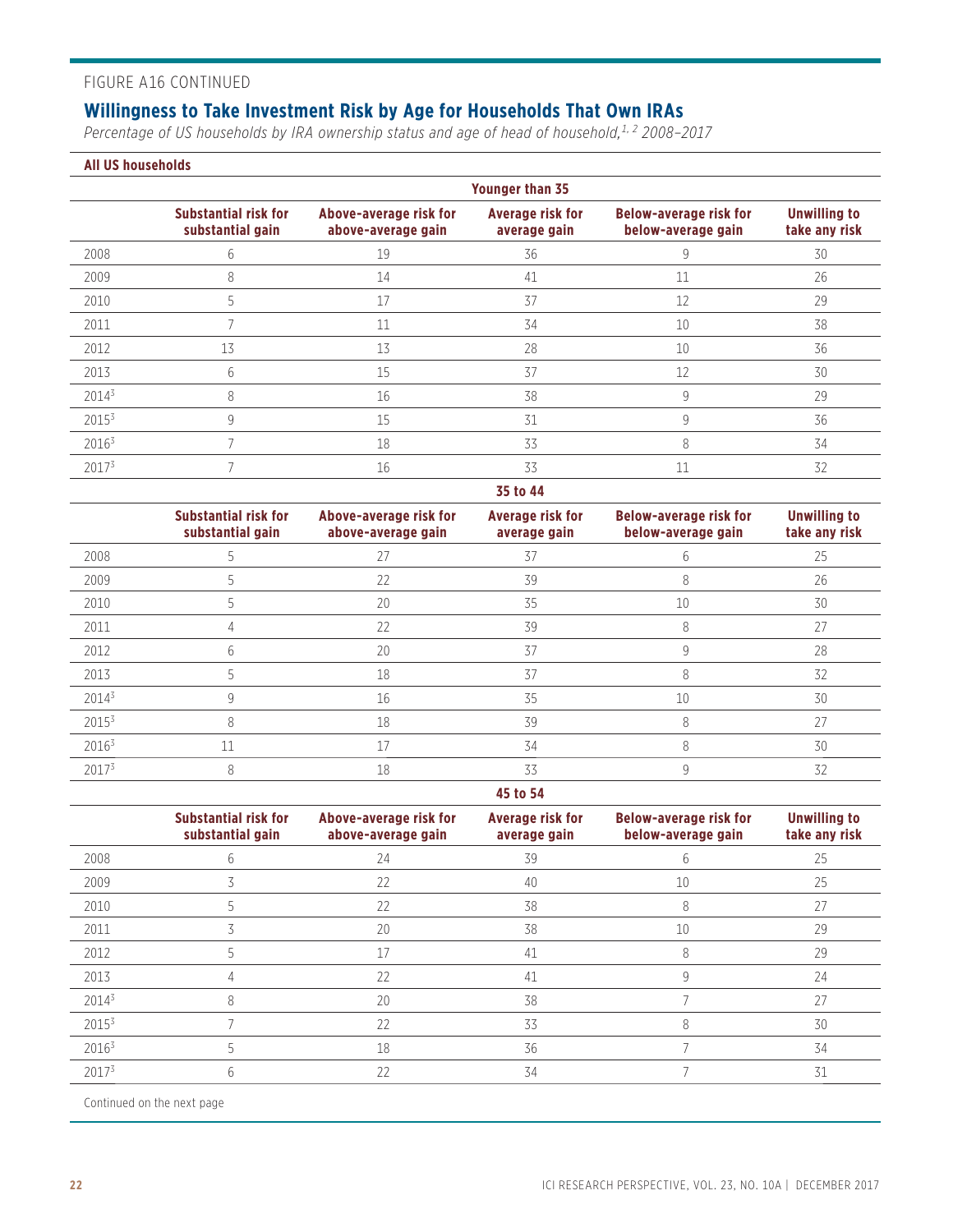#### FIGURE A16 CONTINUED

### **Willingness to Take Investment Risk by Age for Households That Own IRAs**

*Percentage of US households by IRA ownership status and age of head of household,1, 2 2008–2017*

#### **All US households**

|                   | 55 to 64                                        |                                              |                                         |                                                     |                                      |
|-------------------|-------------------------------------------------|----------------------------------------------|-----------------------------------------|-----------------------------------------------------|--------------------------------------|
|                   | <b>Substantial risk for</b><br>substantial gain | Above-average risk for<br>above-average gain | <b>Average risk for</b><br>average gain | <b>Below-average risk for</b><br>below-average gain | <b>Unwilling to</b><br>take any risk |
| 2008              |                                                 | 16                                           | 41                                      |                                                     | 30                                   |
| 2009              |                                                 | 12                                           | 37                                      | 13                                                  | 35                                   |
| 2010              |                                                 | 12                                           | 43                                      | 11                                                  | 31                                   |
| 2011              |                                                 | 14                                           | 39                                      | 11                                                  | 33                                   |
| 2012              |                                                 | 15                                           | 40                                      | 10                                                  | 33                                   |
| 2013              |                                                 | 16                                           | 38                                      | 13                                                  | 29                                   |
| $2014^3$          |                                                 | 16                                           | 37                                      | 8                                                   | 35                                   |
| 2015 <sup>3</sup> |                                                 | 15                                           | 33                                      | q                                                   | 38                                   |
| $2016^3$          |                                                 | 15                                           | 34                                      | 8                                                   | 39                                   |
| $2017^{3}$        |                                                 | 17                                           | 34                                      | 9                                                   | 35                                   |

|                   | 65 or older                                     |                                              |                                  |                                                     |                                      |
|-------------------|-------------------------------------------------|----------------------------------------------|----------------------------------|-----------------------------------------------------|--------------------------------------|
|                   | <b>Substantial risk for</b><br>substantial gain | Above-average risk for<br>above-average gain | Average risk for<br>average gain | <b>Below-average risk for</b><br>below-average gain | <b>Unwilling to</b><br>take any risk |
| 2008              |                                                 |                                              | 36                               |                                                     | 48                                   |
| 2009              |                                                 | h                                            | 27                               | 12                                                  | 53                                   |
| 2010              |                                                 |                                              | 30                               |                                                     | 49                                   |
| 2011              |                                                 | 8                                            | 28                               | 10                                                  | 52                                   |
| 2012              |                                                 |                                              | 29                               | 12                                                  | 52                                   |
| 2013              |                                                 |                                              | 29                               | 10                                                  | 47                                   |
| $2014^3$          |                                                 |                                              | 28                               | 10                                                  | 50                                   |
| $2015^3$          |                                                 |                                              | 29                               | 9                                                   | 50                                   |
| $2016^3$          |                                                 |                                              | 28                               |                                                     | 52                                   |
| 2017 <sup>3</sup> |                                                 |                                              | 28                               |                                                     | 52                                   |

#### **All US households Substantial risk for substantial gain Above-average risk for above-average gain Average risk for average gain Below-average risk for below-average gain Unwilling to take any risk** 2008 5 18 37 8 32 2009 4 15 37 11 33 2010 4 15 38 10 33 2011 4 15 35 10 36 2012 5 14 35 10 36 2013 5 16 36 10 33  $2014^3$  6 6 15 35 35 9 35  $2015^3$  6 6 15 15 33 9 9 37  $2016<sup>3</sup>$  6 6 15 15 33 8 8 38  $2017^3$  6 6 16 16 32 9 9 37

 $1$  Age is based on the age of the sole or co-decisionmaker for household saving and investing.

2 IRAs include traditional IRAs, Roth IRAs, and employer-sponsored IRAs (SEP IRAs, SAR-SEP IRAs, and SIMPLE IRAs).

<sup>3</sup> Starting in 2014, the Annual Mutual Fund Shareholder Tracking Survey was revised to include a dual frame random digit dial (RDD) sample design. In prior years, the survey used a landline RDD sampling frame. Please see the box on page 2 for a discussion of the revision to the survey methodology and the effect of that revision on the results.

Sources: Investment Company Institute Annual Mutual Fund Shareholder Tracking Survey and Investment Company Institute IRA Owners Survey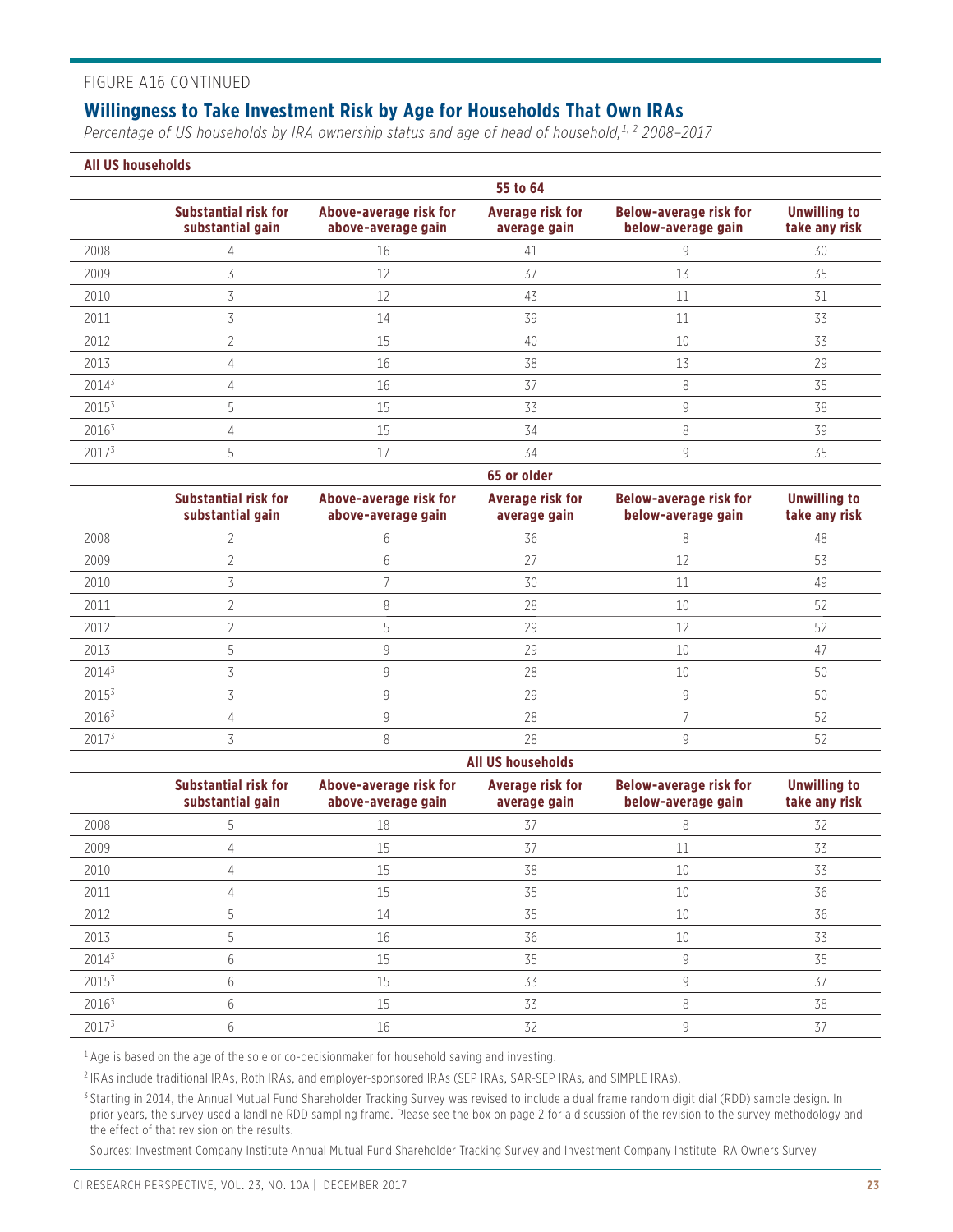### **Most Traditional IRA Withdrawals Are Made to Meet Required Minimum Distributions**

*Characteristics of US households owning traditional IRAs by withdrawal status in tax year 2016*

|                                                                     | Made a withdrawal<br>from a traditional IRA<br>in tax year $20161$ | Did not make a withdrawal<br>from a traditional IRA<br>in tax year $20162$ |
|---------------------------------------------------------------------|--------------------------------------------------------------------|----------------------------------------------------------------------------|
| <b>Median per household</b>                                         |                                                                    |                                                                            |
| Age of household sole or co-decisionmaker for saving and investing  | 71 years                                                           | 51 years                                                                   |
| Household income <sup>3</sup>                                       | \$67,500                                                           | \$112,500                                                                  |
| Household financial assets <sup>4</sup>                             | \$400.000                                                          | \$300,000                                                                  |
| Household financial assets in all types of IRAs                     | \$150,000                                                          | \$69,300                                                                   |
| <b>Percentage of households</b>                                     |                                                                    |                                                                            |
| Household sole or co-decisionmaker for saving and investing:        |                                                                    |                                                                            |
| Married or living with a partner                                    | 67%                                                                | 74%                                                                        |
| Widowed                                                             | 13                                                                 | $\overline{2}$                                                             |
| College or postgraduate degree                                      | 43                                                                 | 53                                                                         |
| Employed full- or part-time                                         | 31                                                                 | 80                                                                         |
| Retired from lifetime occupation                                    | 76                                                                 | 20                                                                         |
| How withdrawal was determined:                                      |                                                                    |                                                                            |
| Withdraw to meet the IRS's required minimum distribution (RMD)      | 71                                                                 | N/A                                                                        |
| Withdraw a lump sum based on needs                                  | 15                                                                 | N/A                                                                        |
| Withdraw a regular dollar amount                                    | 8                                                                  | N/A                                                                        |
| Withdraw a fixed percentage of the account balance                  | $\mathbf{1}$                                                       | N/A                                                                        |
| Withdraw an amount based on life expectancy                         | $\overline{2}$                                                     | N/A                                                                        |
| Some other way                                                      | 3                                                                  | N/A                                                                        |
| Purpose of traditional IRA withdrawal in retirement <sup>5, 6</sup> |                                                                    |                                                                            |
| Took withdrawals to pay for living expenses                         | 43                                                                 | N/A                                                                        |
| Spent it on a car, boat, or big-ticket item other than a home       | 8                                                                  | N/A                                                                        |
| Spent it on a healthcare expense                                    | 11                                                                 | N/A                                                                        |
| Used it for an emergency                                            | 5                                                                  | N/A                                                                        |
| Used it for home purchase, repair, or remodeling                    | 18                                                                 | N/A                                                                        |
| Reinvested or saved it in another account                           | 39                                                                 | N/A                                                                        |
| Paid for education                                                  | 1                                                                  | N/A                                                                        |
| Some other purpose                                                  | 9                                                                  | N/A                                                                        |

<sup>1</sup> Twenty-six percent of households owning traditional IRAs withdrew money from them in tax year 2016.

<sup>2</sup> Seventy-four percent of households owning traditional IRAs did not withdraw money from them in tax year 2016.

3 Total reported is household income before taxes in tax year 2016.

4 Household financial assets include assets in employer-sponsored retirement plans but exclude the household's primary residence.

5 Figure reported for traditional IRA–owning households that took a withdrawal and in which either the head of household or spouse is retired.

6 Multiple responses are included.

N/A = not applicable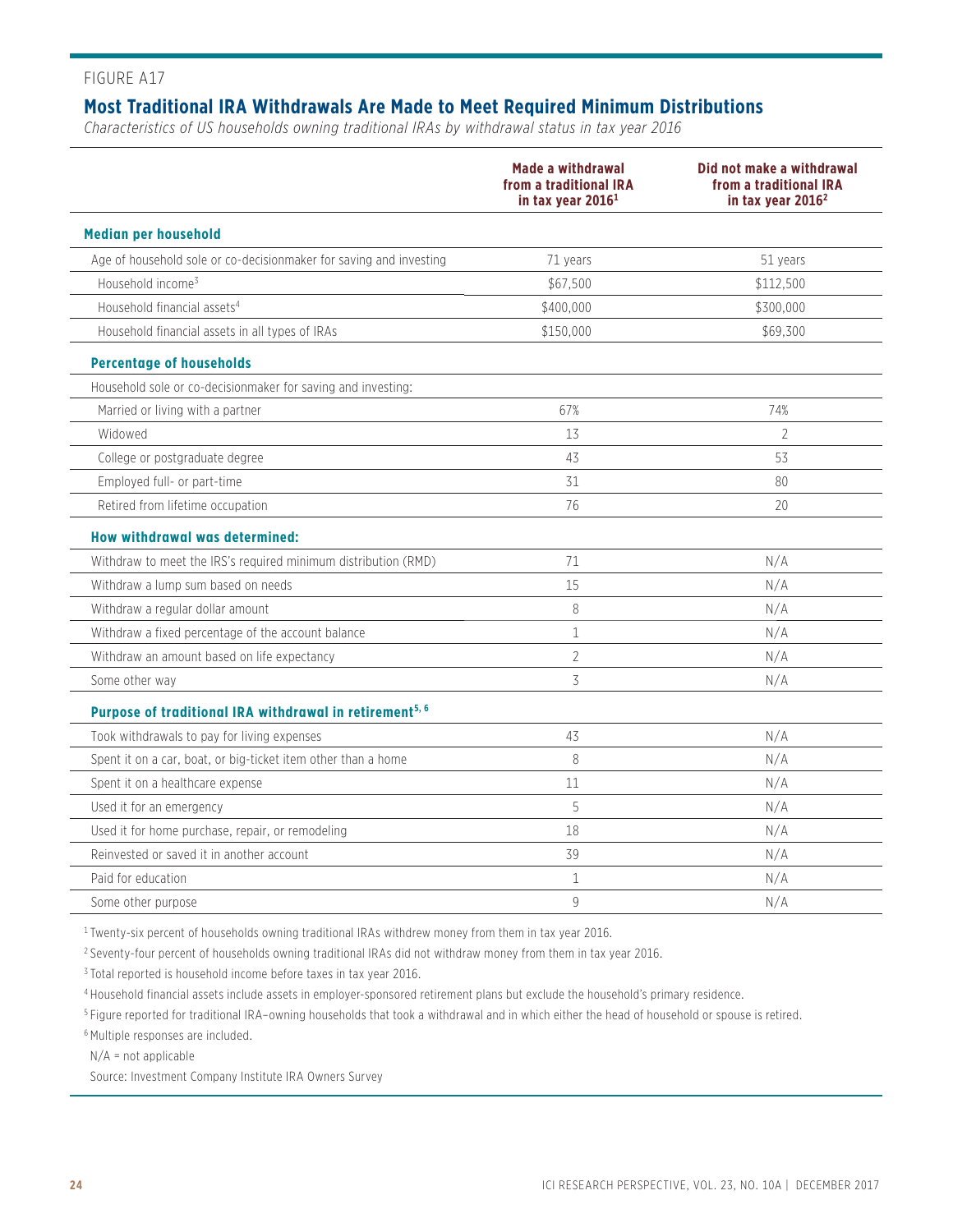### **Notes**

 $^1$  Data in this appendix on the number and percentage of households owning IRAs are based on ICI's Annual Mutual Fund Shareholder Tracking Survey conducted from May to July 2017. This survey was based on a dual frame random digit dial (RDD) telephone sample and included 5,000 randomly selected, representative US households. The standard error for the total sample is  $\pm 1.4$  percentage points at the 95 percent confidence level. For further discussion and additional results from this survey, see Holden, Schrass, and Bogdan 2017. The demographic and financial characteristics of IRA owners are derived from a separate IRA Owners Survey of 3,205 representative US households owning traditional IRAs and Roth IRAs. The 2017 IRA Owners Survey was conducted using the KnowledgePanel®, a probabilitybased online panel designed to be representative of the US population. The standard error for the total sample is ±1.7 percentage points at the 95 percent confidence level. IRA ownership does not include ownership of employer-sponsored IRAs (SEP IRAs, SAR-SEP IRAs, and SIMPLE IRAs) or Coverdell Education Savings Accounts (formerly called education IRAs).

 The incidence of IRA ownership is calculated from the ICI Annual Mutual Fund Shareholder Tracking Survey, which collects information on retirement and other investment account ownership among US households headed by individuals aged 18 or older. Starting in 2013, the order of the account type choices in the question regarding ownership of retirement and other savings accounts was changed. This change was made to avoid confusion between individual accounts in 401(k) and other employer-sponsored DC plan accounts versus IRAs. Beginning in 2013, respondents were asked if they own a 401(k) and other employer-sponsored DC retirement plans, then if they own a traditional IRA or a Roth IRA, then if they own an employer-sponsored IRA, and finally, if they own a 529 plan or Coverdell Education Savings Account (ESA). In prior years, respondents were asked first if they own a traditional IRA or Roth IRA, then if they own a Coverdell ESA, then if they own an employer-sponsored IRA, and finally, if they own a 401(k) or other employer-sponsored plan account (529 plan ownership was a separate question). In 2014, 2015, 2016, and 2017, the incidence of IRA ownership is lower than in previous years, possibly due to the reordering of questions regarding retirement and other savings accounts in the questionnaire (introduced in 2013), as well as a sampling and weighting methodology change introduced in 2014. See Figure A1 in this appendix for the complete time series on IRA incidence. See Holden, Schrass, and Bogdan 2017 for details on the changes to the ICI Annual Mutual Fund Shareholder Tracking Survey.

- <sup>2</sup> For the rules governing IRAs, see Internal Revenue Service 2016a and 2016b. For a brief history of IRAs and a discussion of the various features of the different types of IRAs, see Holden et al. 2005. For definitions of key terms related to IRAs and retirement saving, see pages 32–33 of Holden and Schrass 2017b.
- <sup>3</sup> See note 1 for a discussion of the changes in IRA incidence in ICI's surveys. The ICI Annual Mutual Fund Shareholder Tracking Survey results in higher incidence of IRA ownership than the Federal Reserve Board's Survey of Consumer Finances. For example, ICI tabulations of the 2016 Survey of Consumer Finances indicate that 23.1 percent of US households owned traditional IRAs and 12.0 percent of US households owned Roth IRAs. The ICI Annual Mutual Fund Shareholder Tracking Survey finds that 25.5 percent of US households in 2016 and 27.8 percent in 2017 owned traditional IRAs; in addition, 17.4 percent of US households in 2016 and 19.7 percent in 2017 owned Roth IRAs (see Figure A1 in this appendix). For a description of the Survey of Consumer Finances, see Bricker et al. 2017.
- 4 See Holden et al. 2005 for a discussion of the history of IRAs. For a discussion of the evolving role of IRAs in US retirement planning, see Sabelhaus and Schrass 2009. For analysis of traditional IRA investors' activities during and in the wake of the financial crisis, see Holden and Bass 2017. For analysis of Roth IRA investors' activities during and in the wake of the financial crisis, see Holden and Schrass 2017a.
- 5 For a discussion of age and cohort effects on traditional IRA ownership, see Sabelhaus and Schrass 2009.
- 6 In mid-2017, 18 percent of all IRA assets were held by households headed by members of the Silent and GI Generations. Households headed by members of Generation X held 18 percent of IRA assets and households headed by members of the Millennial Generation held 8 percent of all IRA assets. Survey participants must be 18 or older and be the most knowledgeable about the household's savings and investments; so although people born between 1981 and 2004 are members of the Millennial Generation, only those born between 1981 and 1999 are included in this survey.
- 7 In mid-2017, 57 percent of traditional IRA–owning households indicated that their traditional IRAs contained rollovers (see Figure 10 and discussion of rollover activity in Holden and Schrass 2017b).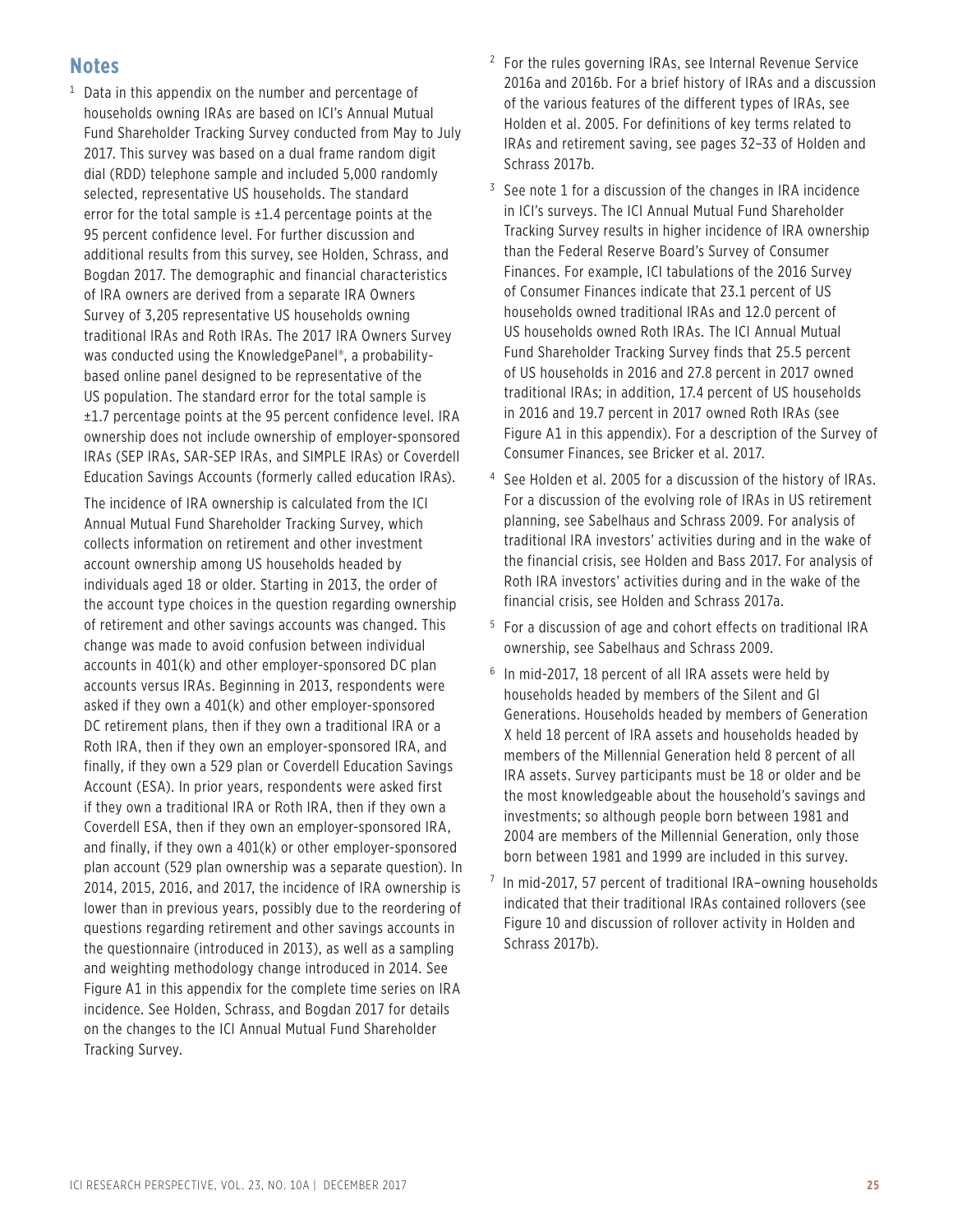- 8 Before 2006, Roth IRAs could not directly accept rollovers from employer-sponsored retirement plans. Starting in 2006, Roth accounts in 401(k) and 403(b) plans could be rolled over to Roth IRAs. The Pension Protection Act of 2006 allows direct rollovers of non-Roth amounts in qualified employersponsored retirement plans to Roth IRAs starting in 2008. For a complete discussion of the specific rules, see Internal Revenue Service 2016a. Twenty percent of Roth IRA–owning households in mid-2017 reported that their Roth IRAs contained assets that were initially in an employer-sponsored retirement plan (see Figure A15).
- 9 In aggregate, 48 percent of the \$8.4 trillion in IRAs at the end of the second quarter of 2017 was invested in mutual funds (see Investment Company Institute 2017). For more information on the asset allocation of individual traditional IRA investors, see Holden and Bass 2011 and Holden and Bass 2017. For more information on the asset allocation of individual Roth IRA investors, see Holden and Schrass 2017a.
- $10$  See discussion and Figures 17 and 18 in Holden and Schrass 2017b.
- $11$  See Holden et al. 2005 for a discussion of the relationship between demographic characteristics and the propensity to save. For how saving goals vary over the life cycle and with income, see Brady, Burham, and Holden 2012. For additional discussion, see also Brady 2017 and Sabelhaus, Bogdan, and Schrass 2008.
- 12 Analysis of 10.5 million traditional IRA investors aged 25 or older in 2015 finds that recent rollovers provide a significant boost to traditional IRA balances. See Holden and Bass 2017.
- 13 Analysis of 5.7 million Roth IRA investors aged 18 or older in 2015 finds that recent conversions provide a significant boost to Roth IRA balances. See Holden and Schrass 2017a.
- <sup>14</sup> For data on aggregate Roth IRA assets, contributions, and conversions, see Investment Company Institute 2017. For reference on rules governing IRAs, see Internal Revenue Service 2016a and 2016b.
- <sup>15</sup> In 2010, taxpayers who made conversions to Roth IRAs had the option of paying the taxes over two years (2011 and 2012). For additional detail, see Internal Revenue Service 2010.
- $16$  The share of traditional IRA–owning households that calculated their withdrawal amount based on the RMD in tax year 2016 is the same as in tax year 2015, but slightly higher than the 61 percent in tax year 2014 and 65 percent in tax year 2013 (see Figure 23 in Holden and Schrass 2017b). In 2009, with the temporary suspension of RMDs, 48 percent of traditional IRA–owning households with withdrawals took the RMD amount (see Figure 23 in Holden and Schrass 2017b). In addition, withdrawal activity was lower in tax year 2009 (see Figure 20 in Holden and Schrass 2017b).
- <sup>17</sup> Among the 39 percent of retired households with withdrawals that reported reinvesting or saving at least some of the amount of the traditional IRA withdrawal into another account (Figure A17), 94 percent reported withdrawing the amount based on the RMD.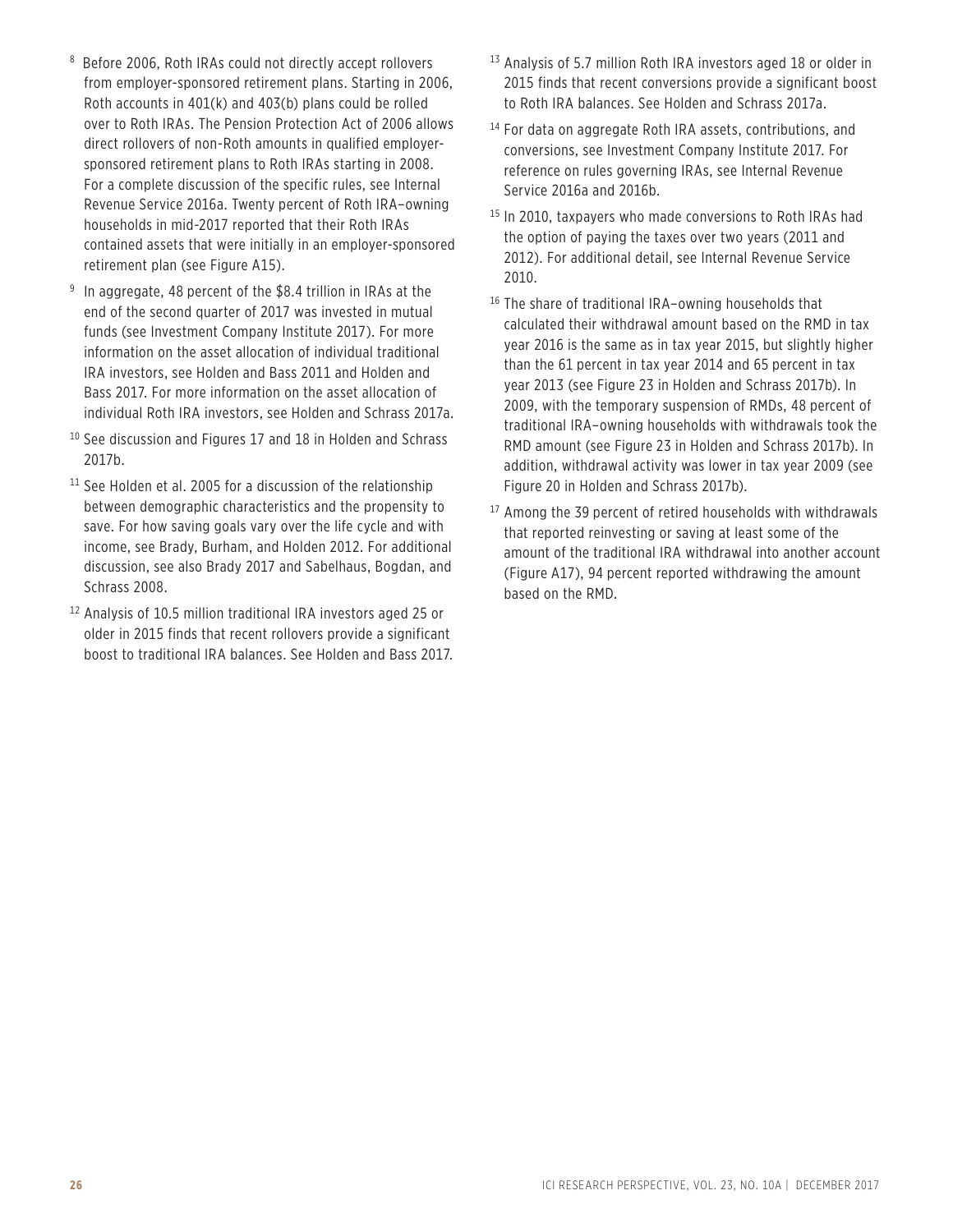### **References**

Brady, Peter J. 2017. "Who Participates in Retirement Plans." *ICI Research Perspective* 23, no. 5 (July). Available at www.ici.org/pdf/per23-05.pdf.

Brady, Peter, Kimberly Burham, and Sarah Holden. 2012. *The Success of the US Retirement System* (December). Washington, DC: Investment Company Institute. Available at www.ici.org/pdf/ppr\_12\_success\_retirement.pdf.

Bricker, Jesse, Lisa J. Dettling, Alice Henriques, Joanne W. Hsu, Lindsay Jacobs, Kevin B. Moore, Sarah Pack, John Sabelhaus, Jeffrey Thompson, and Richard A. Windle. 2017. "Changes in US Family Finances from 2013 to 2016: Evidence from the Survey of Consumer Finances." *Federal Reserve Bulletin* 103, no. 3 (September). Available at www.federalreserve.gov/publications/files/scf17.pdf.

Holden, Sarah, and Steven Bass. 2011. "The IRA Investor Profile: Traditional IRA Investors' Asset Allocation, 2007 and 2008." *ICI Research Report* (September). Available at www.ici.org/pdf/rpt\_11\_ira\_asset.pdf.

Holden, Sarah, and Steven Bass. 2017. "The IRA Investor Profile: Traditional IRA Investors' Activity, 2007–2015." *ICI Research Report* [\(June\). Available at www.ici.org/pdf/](www.ici.org/pdf/rpt_17_ira_traditional.pdf) rpt\_17\_ira\_traditional.pdf.

Holden, Sarah, Kathy Ireland, Vicky Leonard-Chambers, and Michael Bogdan. 2005. "The Individual Retirement Account at Age 30: A Retrospective." *Investment Company Institute Perspective* [11, no. 1 \(February\). Available at www.ici.org/](www.ici.org/pdf/per11-01.pdf) pdf/per11-01.pdf.

Holden, Sarah, and Daniel Schrass. 2017a. "The IRA Investor Profile: Roth IRA Investors' Activity, 2007–2015." *ICI Research Report* [\(June\). Available at www.ici.org/pdf/](www.ici.org/pdf/rpt_17_ira_roth_investors.pdf) rpt 17 ira\_roth\_investors.pdf.

Holden, Sarah, and Daniel Schrass. 2017b. "The Role of IRAs in US Households' Saving for Retirement, 2017." *ICI Research Perspective* 23, no. 10 (December). Available at www.ici.org/pdf/per23-10.pdf.

Holden, Sarah, Daniel Schrass, and Michael Bogdan. 2017. "Ownership of Mutual Funds, Shareholder Sentiment, and Use of the Internet, 2017." *ICI Research Perspective* 23, no. 7 (October). Available at www.ici.org/pdf/per23-07.pdf.

Internal Revenue Service. 2010. *Publication 590, Individual Retirement Arrangements (IRAs): For Use in Preparing 2009 Returns*[. Available at www.irs.gov/pub/irs-prior/](www.irs.gov/pub/irs-prior/p590--2010.pdf) p590--2010.pdf.

Internal Revenue Service. 2016a. *Publication 590-A, Contributions to Individual Retirement Arrangements (IRAs) for Use in Preparing 2016 Returns*. Available at www.irs.gov/pub/irs-pdf/p590a.pdf.

Internal Revenue Service. 2016b. *Publication 590-B, Distributions from Individual Retirement Arrangements (IRAs) for Use in Preparing 2016 Returns*. Available at www.irs.gov/pub/irs-pdf/p590b.pdf.

Investment Company Institute. 2017. "The US Retirement Market, Second Quarter 2017" (September). Available at www.ici.org/info/ret\_17\_q2\_data.xls.

Sabelhaus, John, Michael Bogdan, and Daniel Schrass. 2008. *Equity and Bond Ownership in America, 2008*. Washington, DC: Investment Company Institute and New York: Securities Industry and Financial Markets Association. Available at www.ici.org/pdf/rpt\_08\_equity\_owners.pdf.

Sabelhaus, John, and Daniel Schrass. 2009. "The Evolving Role of IRAs in US Retirement Planning." *Investment Company Institute Perspective* 15, no. 3 (November). Available at www.ici.org/pdf/per15-03.pdf.

US Census Bureau. 2017. "Income, Poverty, and Health Insurance Coverage in the United States: 2016." *Current Population Reports*, P60-259 (September). Washington, DC: US Government Printing Office. Available at [www.census.gov/library/publications/2017/demo/](www.census.gov/library/publications/2017/demo/p60-259.html) p60-259.html.